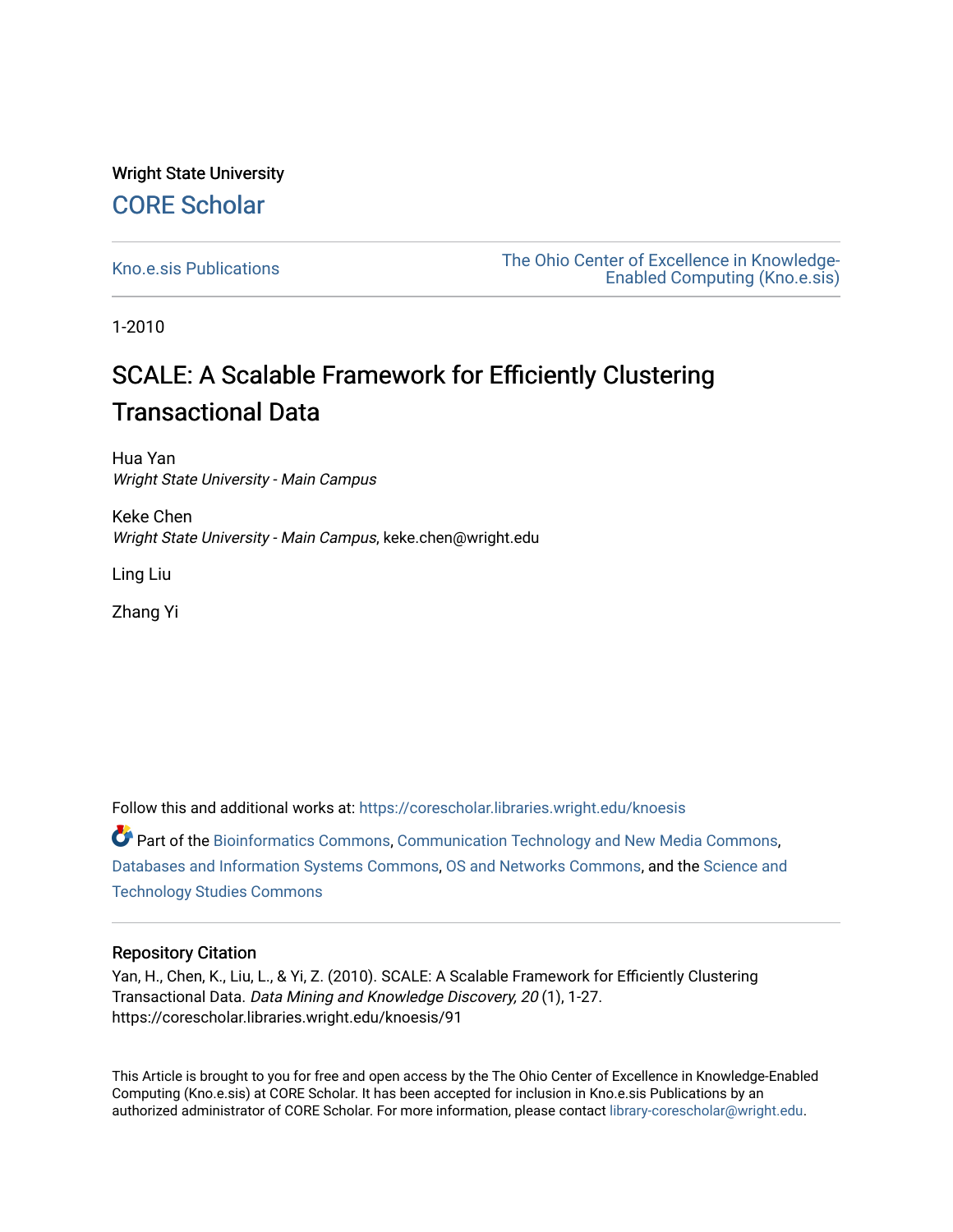# SCALE: A Scalable Framework for Efficiently Clustering Transactional Data

Hua Yan<sup>1</sup>, Keke Chen<sup>∗2</sup>, Ling Liu<sup>3</sup>, Zhang Yi<sup>1</sup> \*

<sup>1</sup> Computational Intelligence Laboratory, School of Computer Science and Engineering, University of Electronic Science and Technology of China, Chengdu 610054, P. R. China

<sup>2</sup> Department of Computer Science and Engineering, Wright State University, Dayton OH 45435, USA

<sup>3</sup>College of Computing, Georgia Institute of Technology, Atlanta,GA30280 USA

May 14, 2009

#### Abstract

This paper presents SCALE, a fully automated transactional clustering framework. The SCALE design highlights three unique features. First, we introduce the concept of Weighted Coverage Density as a categorical similarity measure for efficient clustering of transactional datasets. The concept of weighted coverage density is intuitive and it allows the weight of each item in a cluster to be changed dynamically according to the occurrences of items. Second, we develop the weighted coverage density measure based clustering algorithm, a fast, memory-efficient, and scalable clustering algorithm for analyzing transactional data. Third, we introduce two clustering validation metrics and show that these domain specific clustering evaluation metrics are critical to capture the transactional semantics in clustering analysis. Our SCALE framework combines the weighted coverage density measure for clustering over a sample dataset with selfconfiguring methods. These self-configuring methods can automatically tune the two important parameters of our clustering algorithms: (1) the candidates of the best number K of clusters; and (2) the application of two domain-specific cluster validity measures to find the best result from the set of clustering results.

<sup>∗</sup>Contact author: Keke Chen

Department of Computer Science and Engineering, Wright State University, Dayton OH 45435, USA email:keke.chen@wright.edu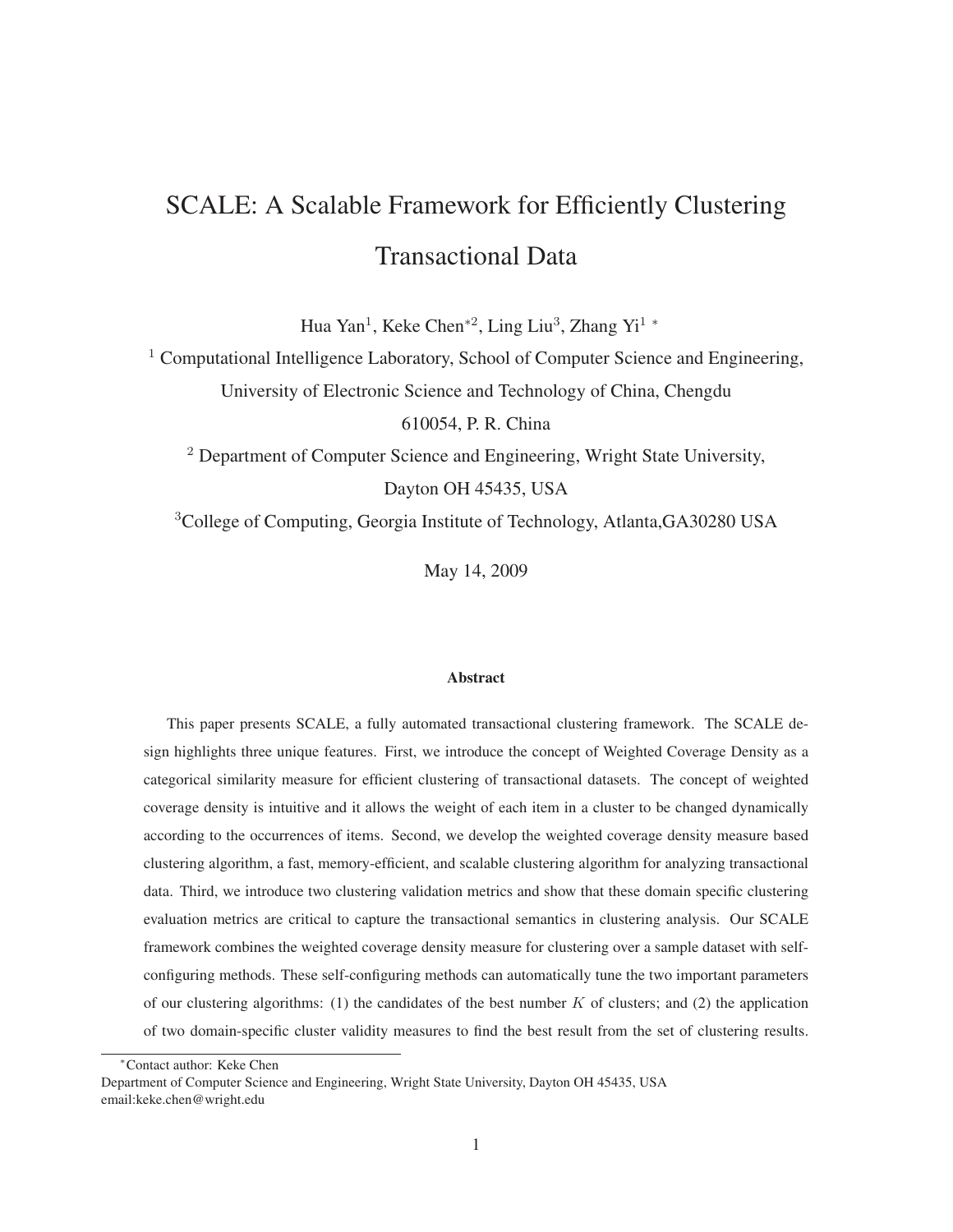We have conducted extensive experimental evaluation using both synthetic and real datasets and our results show that the weighted coverage density approach powered by the SCALE framework can efficiently generate high quality clustering results in a fully automated manner.

key words: transactional data clustering, cluster assessment, cluster validation, frequent itemset mining, weighted coverage density

# 1 Introduction

Data clustering is well-known as an important tool in data analysis. It uses data similarity measures to partition a large dataset into a set of disjoint data clusters such that data points within the clusters are close to each other and the data points from different clusters are dissimilar from each other in terms of the similarity measure used. It is widely recognized that numerical data clustering differs from categorical data clustering in terms of the types of data similarity measures used. Transactional data is a kind of special categorical data, and typical examples are market basket data, web usage data, customer profiles, patient symptoms records, and image features. Transactional data are generated by many applications from areas, such as retail industry, ecommerce, healthcare, CRM, and so forth. The volume of transactional data is usually large. Therefore, there are great demands for fast and yet high-quality algorithms for clustering large scale transactional datasets.

A transactional dataset consists of N *transactions*, each of which contains varying number of *items*. For example,  $t_1 = \{milk, bread, beer\}$  and  $t_2 = \{milk, bread\}$  are three-item transaction and two-item transaction respectively. A transactional dataset can be transformed to a traditional categorical dataset (a row-by-column Boolean table) by treating each item as an attribute and each transaction as a row. Although generic categorical clustering algorithms [5, 11, 6, 15, 14, 16, 20, 22] can be applied to the transformed Boolean dataset, the two key features of such transformed dataset: large volume and high dimensionality, make the existing algorithms inefficient to process the transformed data. For instance, a market basket dataset may contain millions of transactions and thousands of items, while each transaction usually contains about tens of items. The transformation to Boolean data increases the dimensionality from tens to thousands, which poses significant challenge to most existing categorical clustering algorithms in terms of efficiency and clustering quality.

Recently, a number of algorithms have been developed for clustering transactional data by utilizing specific features of transactional data, such as LargeItem [29], CLOPE [32], and CCCD [31]. However, all of the existing proposals suffer from one obvious drawback. All proposed clustering algorithms require users to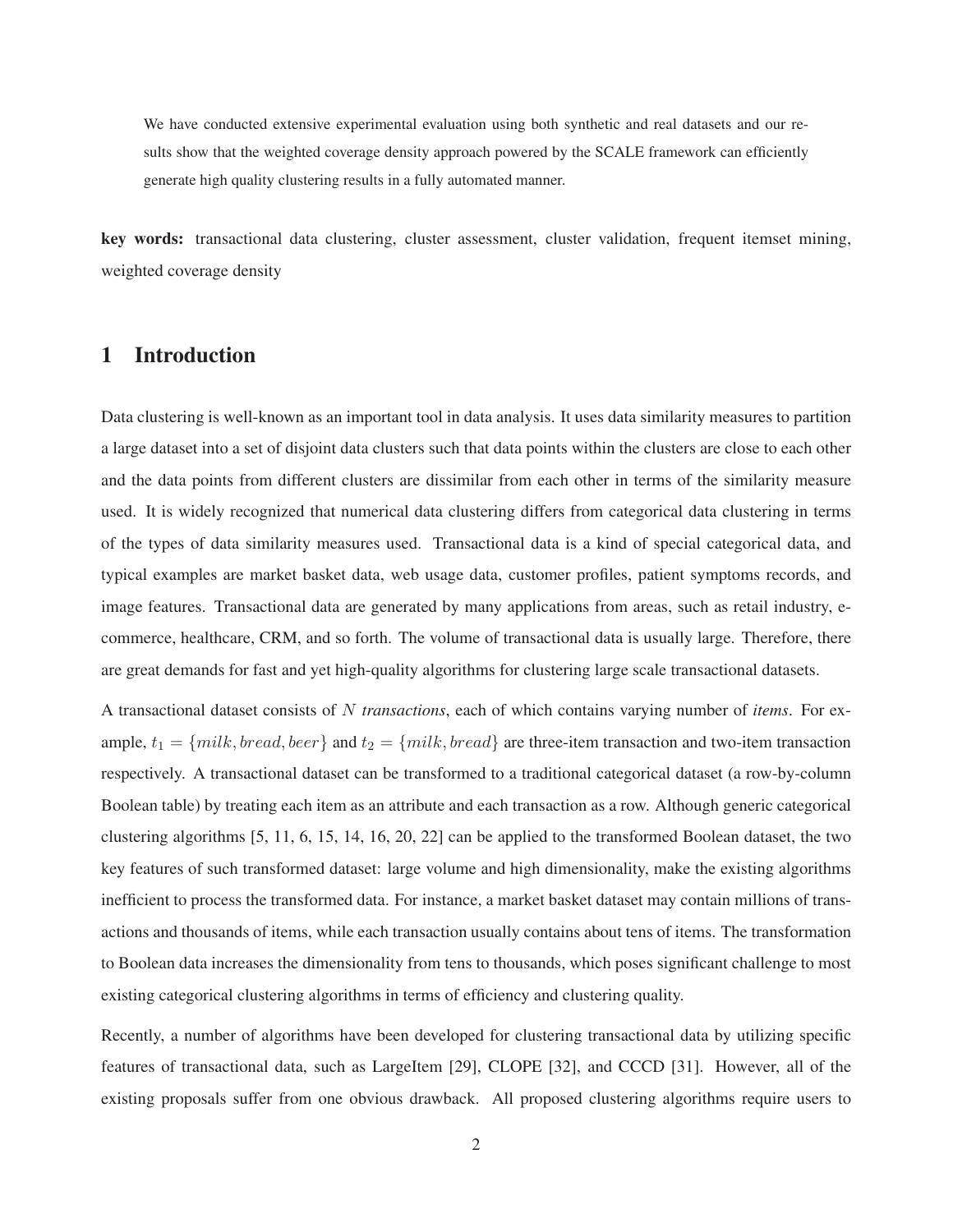manually tune at least one or two parameters of the clustering algorithms in order to determine the number of clusters to be used by each run of the algorithm, and to find the best clustering result. For example, LargeItem [29] needs to set the support  $\theta$  and the weight w, CLOPE [32] has a repulsion parameter r, and CCCD [31] has a parameter  $M MCD$  as threshold on clusters merging. Unfortunately, the settings of all these parameters are manually executed and are different from dataset to dataset, making the tuning of these parameters extremely hard. No existing proposals, to the best of our knowledge, have offered general guideline for adequately setting and tuning these parameters.

In addition, there lacks of cluster validation methods to evaluate the quality of transactional clustering results. Because clustering is an unsupervised procedure, cluster validation is an important step to cluster analysis. Some generic measures or the interactive visualization method [10] have been developed for clustering numerical data based on statistical and geometrical properties [18]. Paper [24] proposes seeing clustering results as nodes in a graph, which opens the possibility of applying graph and lattice theory to compare clustering results. However, enumerating all the possible clusterings is a hard task for clustering large datasets. Due to the lack of meaningful pair-wise distance function, entropy-based measure has been widely used as a generic measure for categorical clustering [6, 22, 11]. However, such general metrics may not be effective as far as specific types of datasets are concerned, such as transactional data. It is recognized that meaningful domain-specific quality measures are more interesting [21, 18]. Surprisingly, very few of the existing transactional data clustering algorithms mentioned the clustering validation measure in terms of mining transactions.

In this paper we present a fast, memory-saving, and scalable clustering algorithm that can efficiently handle large transactional datasets without resorting to manual parameter settings. Our approach is based on two unique design ideas. First, we introduce the concept of Weighted Coverage Density (WCD) as intuitive categorical similarity measure for efficient clustering of transactional datasets. The WCD is an improved measure of Coverage Density (CD) [31] that uses the filled cell percentage on a 2D grid graph to measure the compactness of a group of data. The motivation of using weighted coverage density as our domain-specific clustering criterion is based on the observation that association rules mining over transactional data is inherently related to density-based data clustering [19]. Thus we define the weighted coverage density based on the concept of frequent itemsets [3]. Second, we develop two transactional-data-specific evaluation measures based on the concepts of large items [29] and coverage density respectively. Large Item Size Ratio (LISR) uses the percentage of large items in the clustering result to evaluate the clustering quality. Average pair-clusters Merging Index (AMI), applies coverage density to indicate the structural difference between clusters.

We design and develop a fully automated transactional clustering framework SCALE, and implement the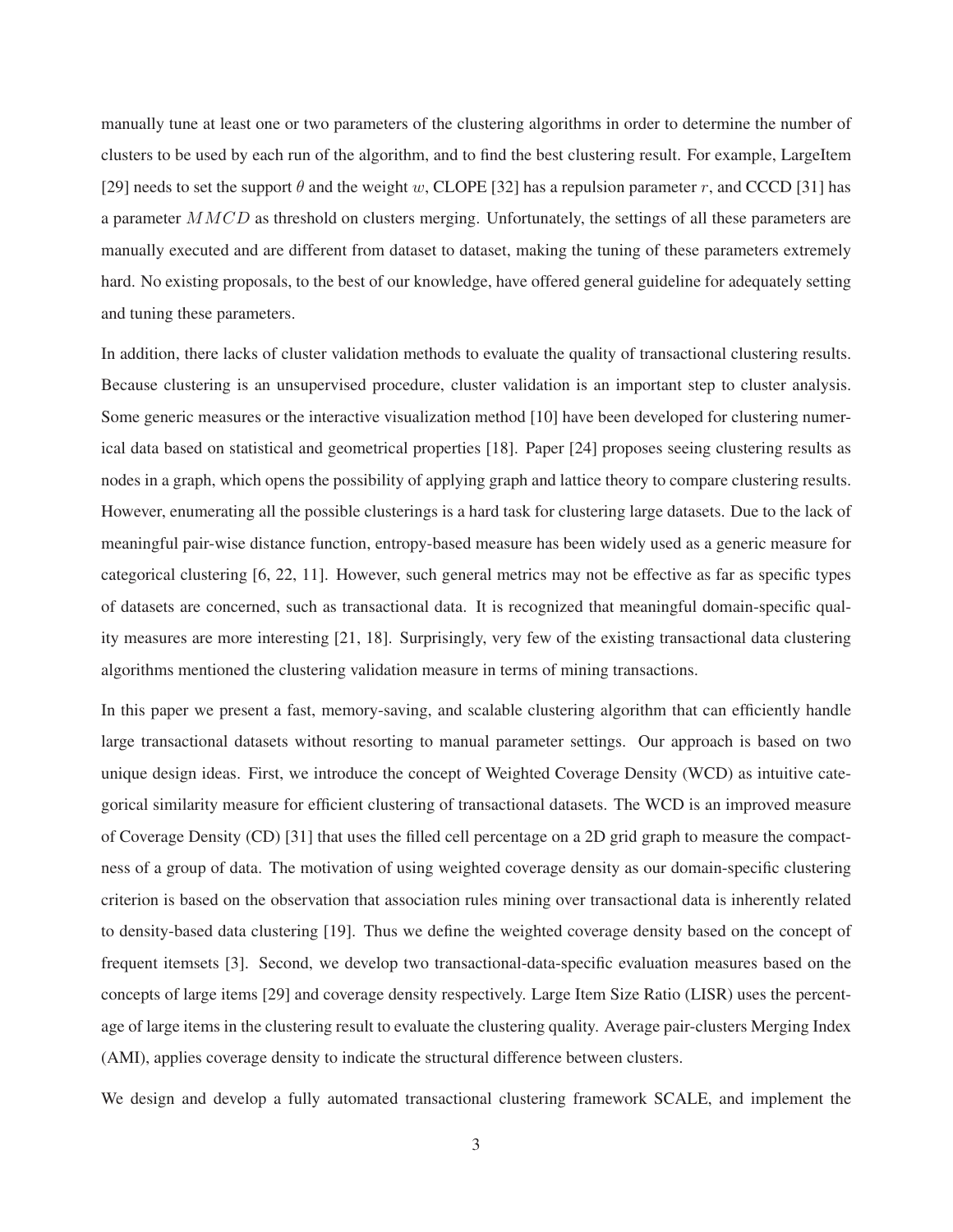weighted coverage density measure based clustering algorithm and the two clustering validity metrics within SCALE. The SCALE framework performs the transactional data clustering in four steps, and can handle transactional datasets of small, medium, or large in size. In the first step it uses sampling to handle large transactional dataset, and then performs clustering structure assessment step to generate the candidate best number of clusters based on sample datasets. The clustering step uses the WCD measure based clustering algorithm to perform the initial cluster assignment and maximize the WCD measure through the iterative clustering refinement, until the WCD of the clustering result is not changed or the change is negligibly small. A small number of candidate clustering results are generated at the end of the clustering step. In the domain-specific evaluation step, we apply the two domain-specific measures (AMI and LISR) to evaluate the clustering quality of the candidate results produced and select the best one. We have conducted experimental evaluation using both synthetic and real datasets. Our results show that the weighted coverage density approach powered by the SCALE framework can generate high quality clustering results in an efficient and fully automated manner.

The rest of the paper is organized as follows. Section 2 gives an overview of the SCALE framework. Section 3 details the definitions of key concepts used in our clustering algorithm, the algorithm description and complexity analysis. The two measures AMI and LISR for clustering results evaluation are presented in Section 4. Our initial experimental evaluation results are reported in Section 5. We briefly introduce the related work in Section 6 and summarize our contributions in Section 7.

## 2 Overview of the SCALE Framework

We briefly describe the design of SCALE , a fully automated transactional clustering framework, before we discuss in detail the design and implementation of our weighted coverage density (WCD) measure based clustering algorithm and the two transactional-data-specific clustering validity metrics. The SCALE framework is designed to perform the transactional data clustering in four steps as shown in Figure 1.

SCALE uses the sampling step to handle large transactional dataset. Standard sampling techniques are used in the sampling step to generate some sample datasets from the entire large dataset. The framework assumes the primary clustering structure (with small number of large clusters) is approximately preserved with appropriate sample size.

In the clustering structure assessment step, SCALE determines the candidates of significant clustering structure and generates the candidate cluster numbers based on sample datasets. In our prototype implementation, the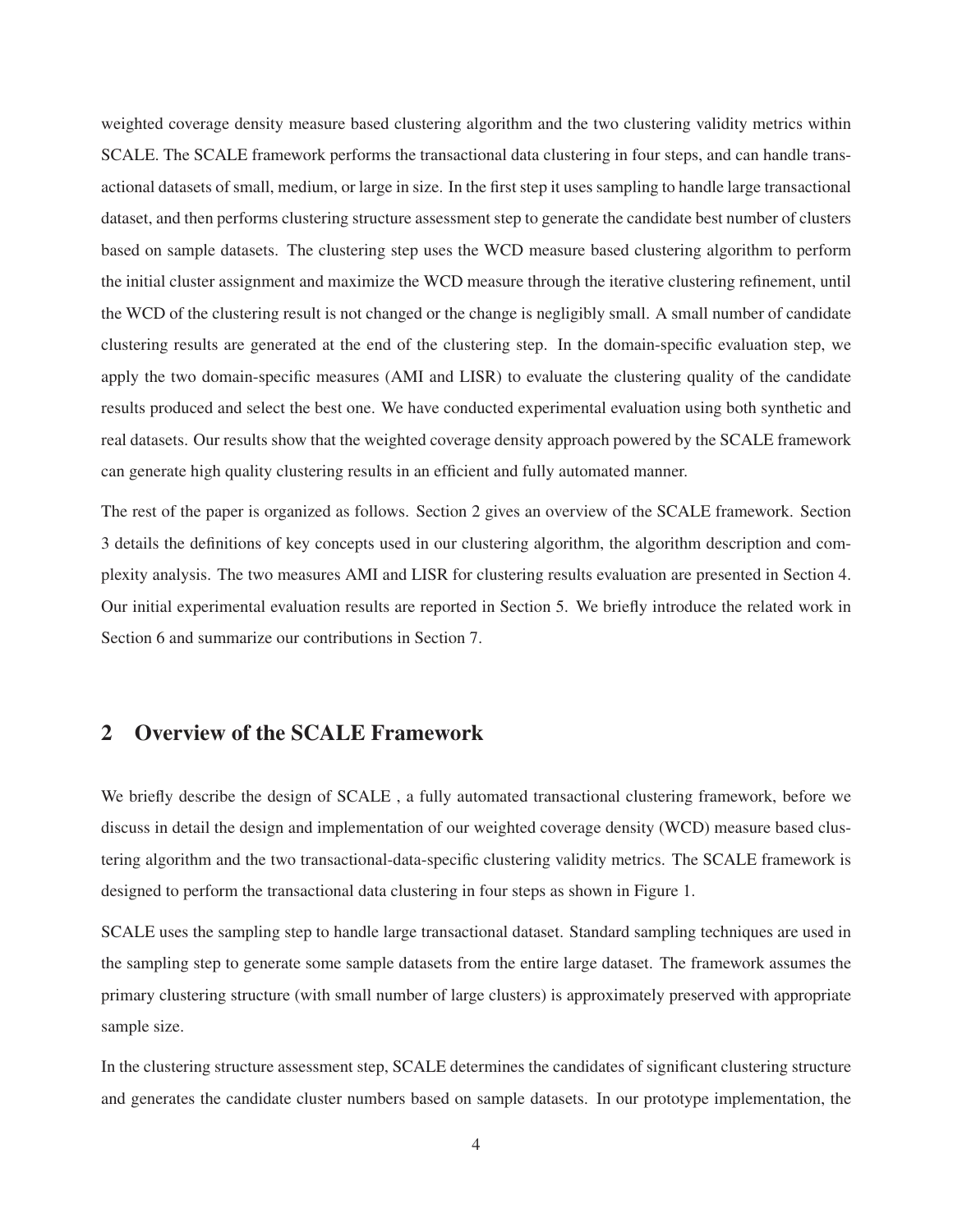

Figure 1: The SCALE framework

candidates of critical clustering structure are recommended by the Best K method BKPlot developed at Georgia Tech [11]. BKPlot method studies the entropy difference between the optimal clustering structures with varying K and reports only those Ks where the clustering structure changes dramatically between two neighboring optimal clustering schemes as the candidate best Ks, which greatly reduces the search on parameter space. In the SCALE prototype, we use a hierarchical algorithm proposed in [11] to generate high-quality approximate BKPlots, which can capture the candidate best Ks with small errors. The algorithm also generates a hierarchical clustering tree, where the cluster seeds can be found at different Ks. The clustering structure assessment step outputs the best Ks and the cluster seeds at the best Ks to the clustering step.

The clustering step applies the WCD measure based clustering algorithm to perform initial cluster assignment. The initial assessment result is then used to guide the clustering over the entire dataset in an iterative manner until no transaction is moved from one cluster to another in one pass with respect to maximizing WCD. At the end of iterative assignment refinement, a small number of candidate clustering results are generated. Now we use the domain-specific measures (AMI and LISR) to evaluate the clustering quality of the candidate results produced in the clustering step and select the best one.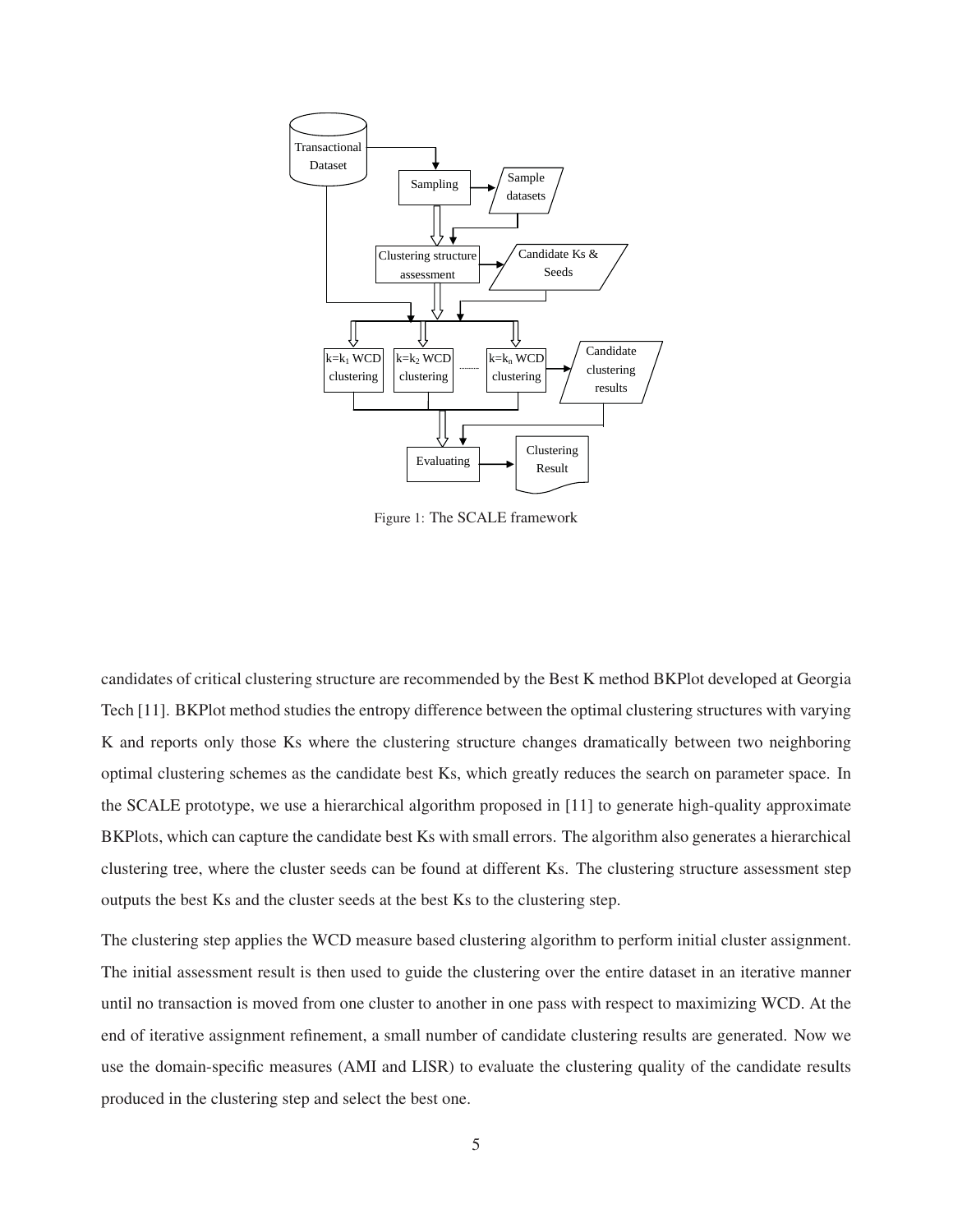# 3 WCD Clustering

In this section, we present the WCD measure based clustering algorithm for transactional data. The key design idea of the algorithm is the definition of the "Weighted Coverage Density" based clustering criterion, which tries to preserve as many frequent items as possible within clusters and controls the items overlapping between clusters implicitly.

We first introduce the concept of Coverage Density (CD) and Weighted Coverage Density (WCD) as intracluster similarity measures. The coverage density measure approximates the naive uniform item distribution in the clusters and is primarily used to describe the difference between item distributions, while the weighted coverage density measure describes the frequent-itemset preferred item distribution in the clusters and is used in clustering to preserve more frequent itemsets. We then compare CD and WCD based on their connection to statistical and information theoretic methods. Finally, we define the WCD measure based cluster criterion, and present an overview of the WCD measure based clustering algorithm, and a complexity analysis of the clustering algorithm. The WCD clustering algorithm takes a transactional dataset as its input and scans through the entire dataset and partitions transactions in an iterative process to maximize the overall *WCD* criterion.

#### 3.1 Notations

We first define the notations of transactional dataset and transactional clustering result used in this paper. A transactional dataset D of size N is defined as follows. Let  $I = \{I_1, I_2, \ldots, I_m\}$  be a set of items, D be a set of N transactions, where transaction  $t_j$  ( $1 \le j \le N$ ) is a set of items  $t_j = \{I_{j1}, I_{j2}, \ldots, I_{jl}\}, |t_j| = l$ , such that  $t_j \subseteq I$ . A transaction clustering result  $C^K$  is a partition of D, denoted by  $C_1, C_2, \ldots, C_K$ , where  $C_1 \bigcup \cdots \bigcup C_K = D, C_i \neq \phi, C_i \bigcap C_j = \phi, i \neq j.$ 

#### 3.2 Intra-cluster Similarity Measures

In this section we illustrate the concept of Coverage Density (CD) and the concept of Weighted Coverage Density (WCD) as intra-cluster similarity measures. To provide an intuitive illustration of our development of these concepts, let us map the transactions of  $D$  onto a 2D grid graph. Let the horizontal axis stand for items and the vertical axis stand for the transaction IDs, and each filled cell  $(i, j)$  represents that the item i is in the transaction j. For example, a simple transactional dataset {abcd, bcd, ac, de, def} can be visualized in Figure 2.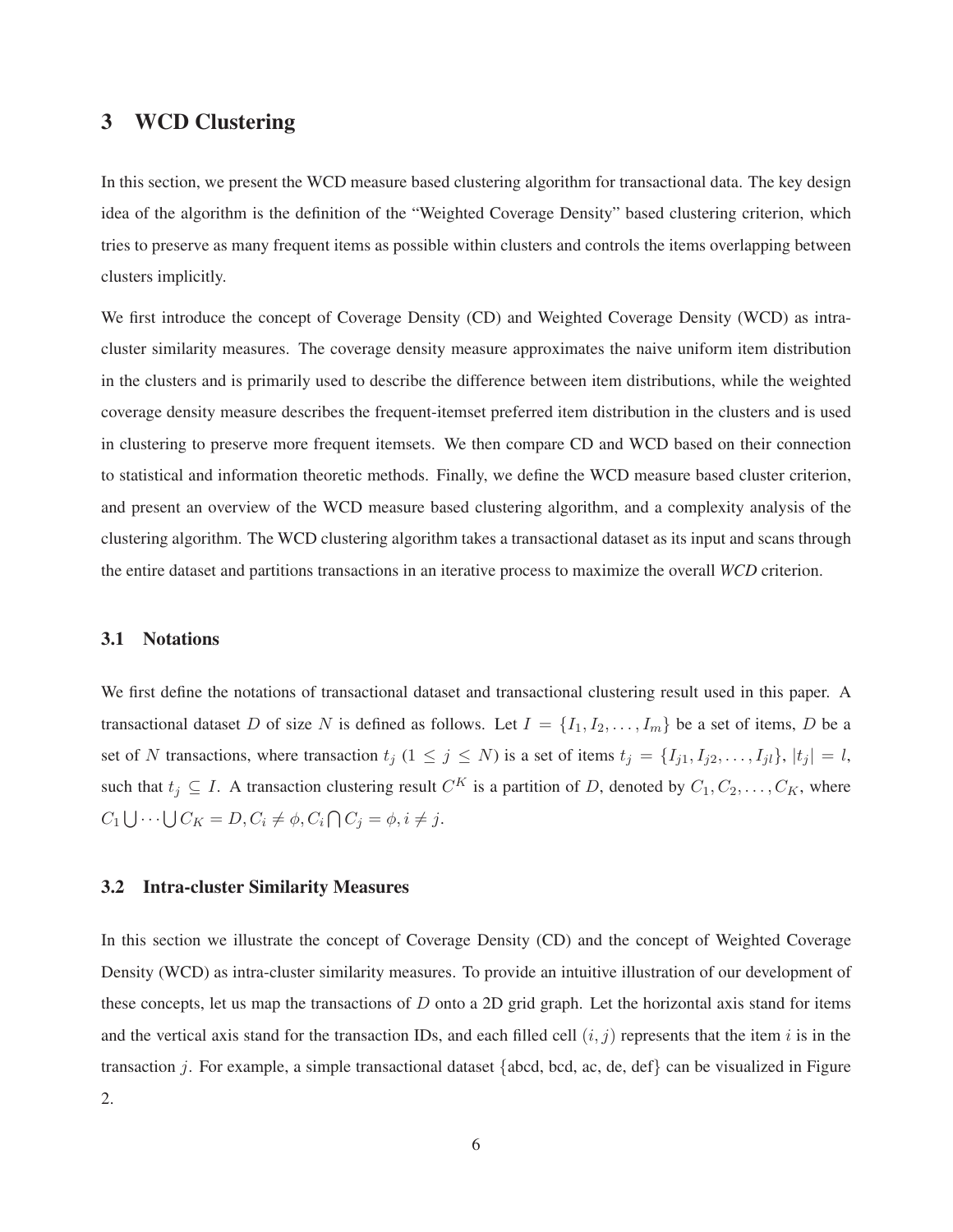

Figure 2: An example 2D grid graph

If we look at the filled area in the graph carefully, two naturally formed clusters appear, which are {abcd, bcd, ac} and {de, def} indicated by two rectangles in Figure 2. In the original graph there are 16 cells unfilled, but only 4 in the two partitioned subgraphs. The less the unfilled cells are left, the more compact the clusters are. Therefore, we consider that the problem of clustering transactional datasets can be transformed to the problem of obtaining the minimized unfilled number of cells with appropriate number of partitions. Here, if we try to use bipartite graph based co-clustering method [1, 25, 13, 33, 12] to partition the transactions and the items, the result is shown by two straight lines in the right most part of Figure 2. Obviously co-clustering will result in the association loss between item c and item d. This is one of the reasons why we define our clustering problem as row clustering not as co-clustering in our application context. This simple example also shows that it is intuitive to visualize the clustering structure of the transactions when they have already been ordered in the specific way as shown in the left most of Figure 2. Thus how to order and partition the transactional dataset properly is one of the key issues of our algorithm.

Bearing this intuition in mind, we define the first concept, *Coverage Density (CD)*, for evaluating the compactness of the partitions in terms of the unfilled cells only. In short, *CD* is the percentage of filled cells to the whole rectangle area which is decided by the number of distinct items and number of transactions in a cluster.

Given a cluster  $C_k$ , it is easy and straightforward to compute its coverage density. Suppose the number of distinct items is  $M_k$ , the items set of  $C_k$  is  $I_k = \{I_{k1}, I_{k2}, \ldots, I_{kM_k}\}$ , the number of transactions in the cluster is  $N_k$ , the occurrence of item  $I_{kj}$  is  $occur(I_{kj})$ , and the sum occurrences of all items in cluster  $C_k$  is  $S_k$ , then the Coverage Density of cluster  $C_k$  is

$$
CD(C_k) = \frac{S_k}{N_k \times M_k} = \frac{\sum_{j=1}^{M_k} occur(I_{kj})}{N_k \times M_k}.
$$
\n(1)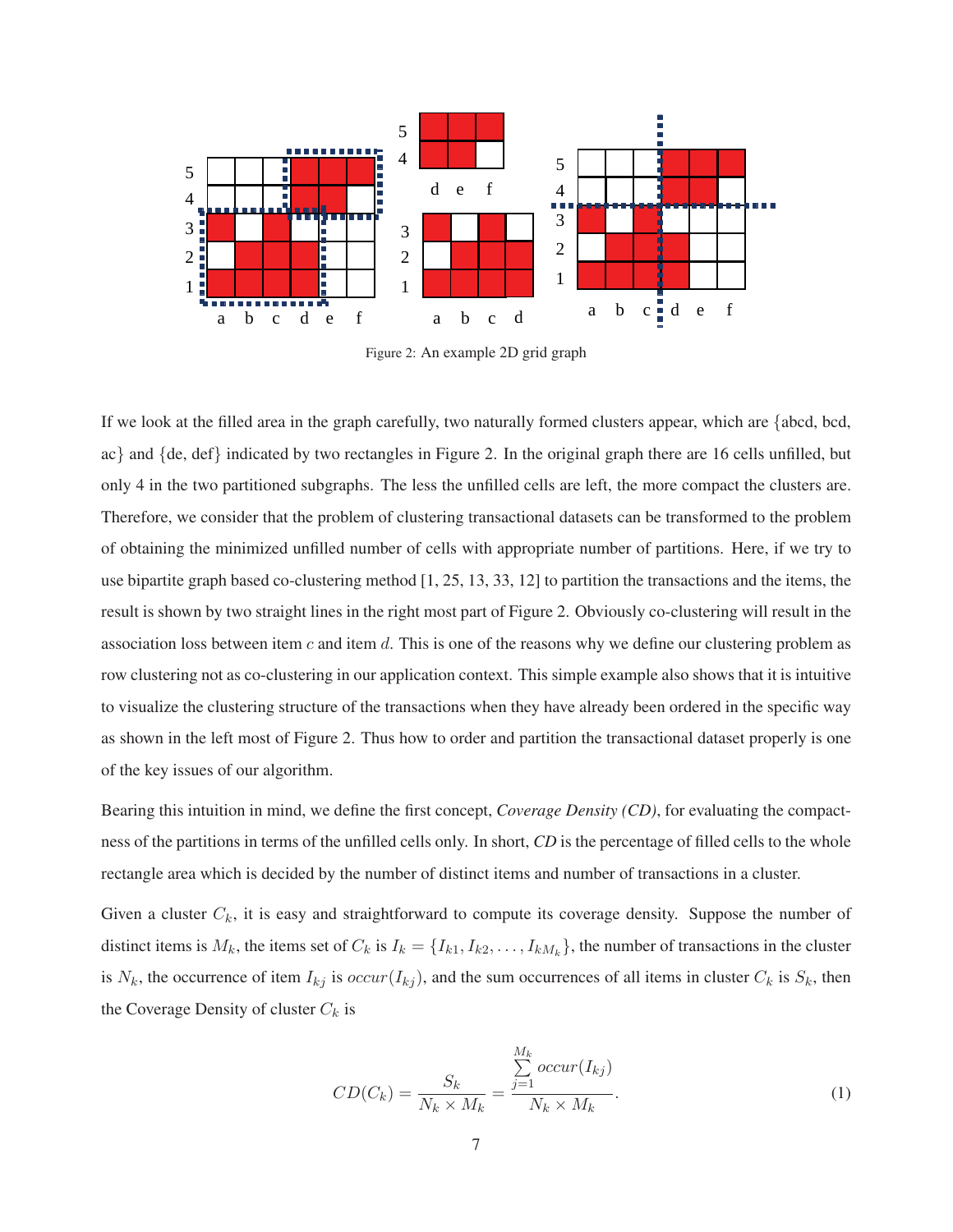Intuitively, the coverage density reflects the compactness of a cluster. Generally speaking, the larger the coverage density is, the higher the intra-cluster similarity among the transactions within a cluster.

However, the *CD* metric is insufficient to measure the density of frequent itemset, since in the *CD* metric each item has equal importance in a cluster. Namely, if the *cell (i, j)'s contribution* to the coverage density consists of *transactional contribution*  $T_i$  and the *item contribution*  $W_j$ . In CD, both transactional and item contributions are uniform, i.e.,  $T_i = T = \frac{1}{N_k}$  and  $W_j = W = \frac{1}{M_k}$ . *CD* can be represented as  $T_i \times \sum_{j=1}^{M_k}$  $\sum_{j=1}^{n}$  occur $(I_{kj}) \times W_j =$  $T \times W \times \sum^{M_k}$  $\sum_{j=1}^{16} \rho c \, \text{curl}(I_{kj})$ , treating each cell with the same importance as shown in Figure 4(a).

Another problem with the *CD* metric is the situation where two clusters may have the same *CD* but different filled-cell distributions. Consider the two clusters in Figure 3: is there any difference between the two clusters that have the same *CD* but different filled-cell distributions? This leads us to develop a heuristic rule for identifying and selecting a better distribution: we consider that a cluster with the coverage density focused on the high-frequency items is better in terms of compactness than a cluster with the same *CD* but the filled-cell distribution is somewhat *scattered* with respect to all items.

We now introduce the concept of *Weighted Coverage Density (WCD)* to serve for this purpose.



Figure 4: illustration of items contribution

Concretely, we put more "weight" on the items that have higher occurrence frequency in the cluster. This definition implies that the weight of each item is not a fixed one during the clustering procedure and it is changed along with the change of item distribution of a cluster. Thus, the item contribution  $W_j$  is no longer uniform as shown in Figure 4(b). Now, the item contribution  $W_j$  is defined as the ratio of occurrences of each item to the sum of occurrences of all items, namely,

$$
W_j = \frac{occur(I_{kj})}{S_k}, \qquad st. \sum_{j=1}^{M_k} W_j = 1.
$$
 (2)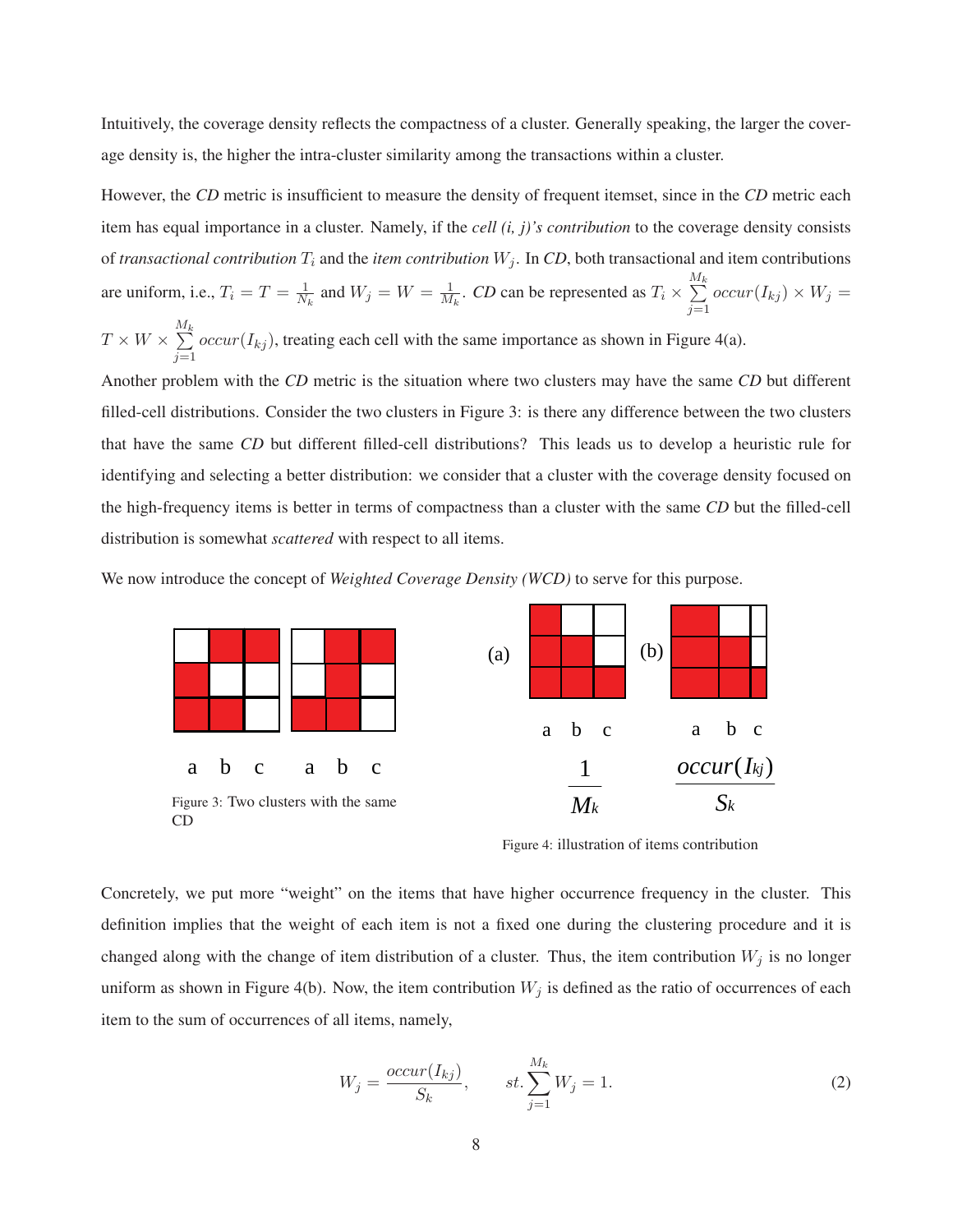By Equation (2), and without changing the transactional contribution T, the *Weighted Coverage Density* of a cluster  $C_k$  can be defined as follows:

$$
WCD(C_k) = T \times \sum_{j=1}^{M_k} occur(I_{kj}) \times W_j
$$
  
= 
$$
\frac{1}{N_k} \times \sum_{j=1}^{M_k} (occur(I_{kj}) \times \frac{occur(I_{kj})}{S_k})
$$
  
= 
$$
\frac{\sum_{j=1}^{M_k} occur(I_{kj})^2}{S_k \times N_k}.
$$
 (3)

Recall the example in Figure 3, by Equation (3), the weighted coverage density of the cluster on the left is  $\frac{9}{15}$ , while the weighted coverage density of the cluster on the right is  $\frac{11}{15}$ . Therefore, the cluster on the right is better, which is consistent with our heuristic rule.

#### 3.3 Comparing CD and WCD

In the above section we have given the intuitive definition of *CD* and *WCD*. We will show that *CD* and *WCD* are inherently connected to some important statistical concepts.

Let random variable X represent the frequency of any item, we consider that the occurrences of items in a cluster  $C_k$  follows a sample probability density function (PDF) of X, denoted by  $f(X)$ . It means that each value  $occur(I_{kj})$ , i.e., the frequency of item  $I_{kj}$ , is a sample of the random variable X. Therefore, *CD* and *WCD* are strongly related to the first moment (the expectation,  $E[X] = \sum_{j=1}^{M_k}$  $\sum_{j=1}^{k}occur(I_{kj})/M_k$ ) and the second

moment  $(E[X^2] = \sum_{j=1}^{M_k}$  $\sum_{j=1}^{10} \, \text{occur}(I_{kj})^2 / M_k$ ), i.e.,

$$
CD(C_k) = T \times E[X],
$$
  
 
$$
WCD(C_k) = T \times \alpha \times E[X^2],
$$

where  $\alpha = M_k/S_k$  is a constant for the cluster  $C_k$ . Since  $E[X^2] = E^2[X] + Var(X)$ , for two clusters that have the same number of transactions (T),  $\alpha$ , and  $E[X]$ , our clustering criterion of maximizing *WCD* will prefer the cluster having higher  $Var(X)$ , i.e., deviating more from the scenario that each item has similar frequency. We explain the implication of maximizing  $Var(X)$  as follows. Let  $p(X = I_{kj})$  be the probability of item  $I_{kj}$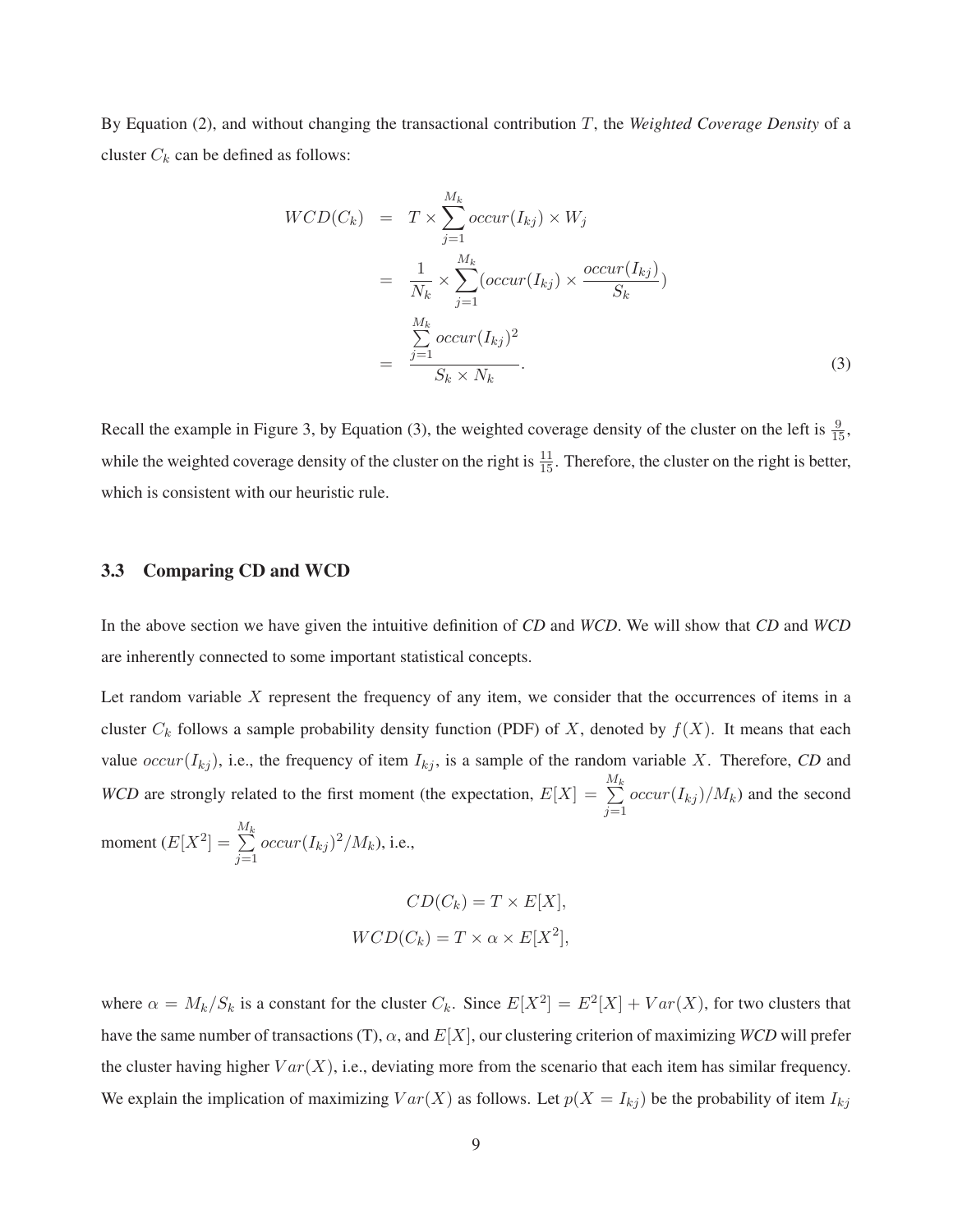occurring in cluster  $C_k$ , i.e.,  $occur(I_{kj})/S_k$ . Then,  $-\sum_{j=1}^{M_k}$  $\sum_{j=1}^{k} p(X = I_{kj}) \log p(X = I_{kj})$  is the entropy of this cluster. For  $M_k$  number of items, this entropy is maximized when each item frequency  $occur(I_{kj})$  is the same, i.e.,  $Var(X)=0$ , the variance of the item occurrences is minimized. However, reversely, we could not say that maximizing  $Var(X)$  will directly lead to minimizing the entropy of item occurrences. Maximizing  $Var(X)$ will certainly pull the entropy away from the maximum. On the other hand, although the entropy criterion has been shown effective in categorical data clustering in general [6, 22, 11], it is not easy to use the entropy of item frequencies as to use the WCD measure to intuitively interpret our goal of maximizing frequent itemsets. We will leave the comparison of WCD measure and the item frequency entropy measure in the future work.

#### 3.4 Weighted Coverage Density based Clustering Criterion

We define the WCD-based clustering criterion in this section and outline the design of the WCD measure based clustering algorithm in the next section.

To define the WCD-based clustering criterion, we also take into account of the number of transactions in each cluster. For a clustering result  $C^K = \{C_1, C_2, \ldots, C_K\}$ , where  $K < N$ , we define the following *Expected Weighted Coverage Density (EWCD)* as our clustering criterion function.

$$
EWCD(C^{K}) = \sum_{k=1}^{K} \frac{N_k}{N} \times WCD(C_k)
$$

$$
= \frac{1}{N} \sum_{k=1}^{K} \frac{\sum_{j=1}^{M_k} occur(I_{kj})^2}{S_k}.
$$
(4)

An EWCD-based clustering algorithm tries to maximize the *EWCD* criterion.

Let's give one example to show how the EWCD works. The transactional database is {abc, abcd, abce, bdfg, dgh, dgi} and its possible clustering schemes are  $\{\{\text{abc}, \text{abcd}, \text{abc}, \text{bdfg}\}, \{\text{dgh}, \text{dgi}\}\$  and  $\{\{\text{abc}, \text{abcd}, \text{abcd}\}$ abce},  $\{bdfg, dgh, dgi\}$ . Figure 5 shows the distribution of items in the original dataset and the two clustering schemes.

$$
E(1) = \frac{1}{6} \times \left(\frac{2^2 + 2^2 + 1^2 + 1^2}{6} + \frac{3^2 + 4^2 + 3^2 + 2^2 + 1^2 + 1^2 + 1^2}{15}\right) = 0.73333,
$$
  
\n
$$
E(2) = \frac{1}{6} \times \left(\frac{1^2 + 3^2 + 1^2 + 3^2 + 1^2 + 1^2}{10} + \frac{3^2 + 3^2 + 3^2 + 1^2 + 1^2}{11}\right) = 0.80606.
$$

The result  $E(1) < E(2)$  are consistent with the visual observation. First, the clustering scheme 2 has less unfilled cells than the scheme 1; second, transaction 4 has more overlapping with the frequent items in scheme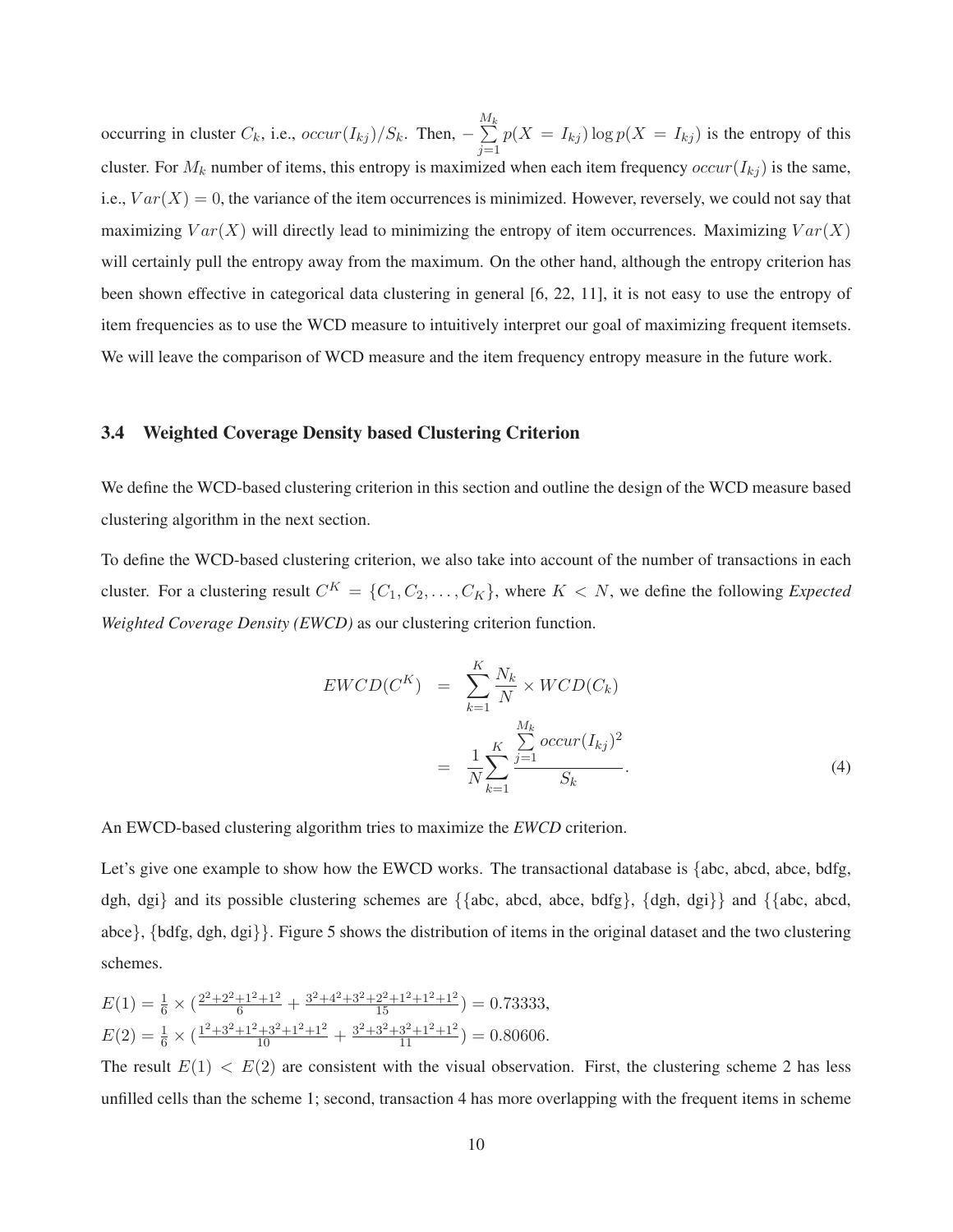

Figure 5: 2D grid graphs of original dataset and two clustering schemes

2 than in scheme 1.

However, if *EWCD* is used as the only metric in clustering procedure, an exception occurs when the number of clusters is not restricted - when every individual transaction is considered as a cluster, it will get the maximum *EWCD* over all clustering results. Therefore, the number of clusters needs to be either explicitly given or implicitly determined by other parameters. To avoid blindly setting  $k$  or tuning complicated parameters, we implement our clustering algorithm using the SCALE framework described in Section 2, where a set of candidate best number of clusters is suggested by the BKPlot method [11].

#### 3.5 WCD Measure based Clustering Algorithm

The WCD measure based clustering algorithm uses a partition-based clustering approach. It scans the dataset iteratively to optimally assign each transaction to a cluster in terms of maximizing the EWCD criterion. The entire procedure of the WCD-based clustering can be divided into three phases: the clustering structure assessment phase, the WCD measure based initial cluster assignment, and the WCD measure based iterative clustering refinement phase. We call the first phase the WCD clustering preparation step, which can be performed by using an existing algorithm that can find the best K or best candidate Ks. While implementing the SCALE, the Best K method (BKPlot) we have developed [11] is used for finding the best candidate number of clusters. We refer to the second and third phases as the WCD clustering step, which is executed by the WCD measure based clustering algorithm.

In the initial cluster assignment phase, we take the outputs from the clustering structure assessment phase and produce an initial assignment using the WCD measure based clustering algorithm. Concretely, the clustering algorithm takes the K number of clusters and the cluster seeds at the best Ks as inputs to define the initial  $K$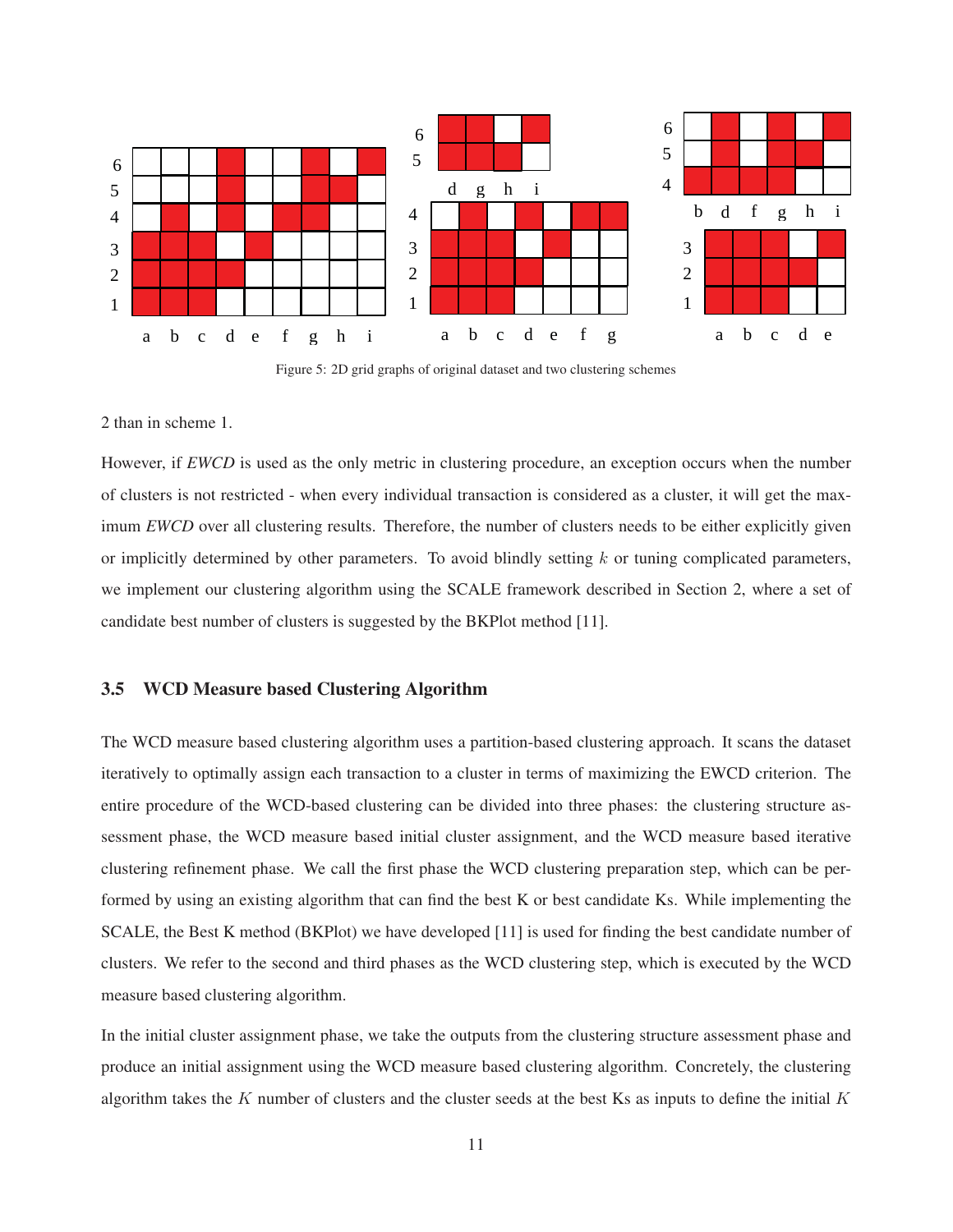clusters. Each seed represents an initial cluster consisting of a few transactions. Given one of the best Ks, the WCD-based algorithm performs the clustering over the entire dataset. It reads the remaining transactions sequentially, and assigns each transaction to one of the  $K$  clusters, which maximizes the EWCD of the current clustering result. Our experiments show that the BKPlot method can efficiently help reduce the search space and get high quality clustering result.

Since the initial assignment produced in the second phase may not be optimal, in the iterative clustering refinement phase, the cluster assignment is refined in an iterative manner until no more improvement can be made with respect to WCD on the clustering result. Concretely, the algorithm reads each transaction in a randomly perturbed order, and check if the original cluster assignment is optimal in the sense that the EWCD metric is maximized. If it is not optimal, the transaction is moved to currently best fitted cluster, which increases the amount of EWCD the most. Any generated empty cluster is removed after a move. The iterative phase is stopped if no transaction is moved from one cluster to another in one pass for all transactions. Otherwise, a new pass begins. Note that the number of iterations may vary with respect to different random processing sequence and different clustering structure. It also depends on the number of clusters. According to our experience with the experiments, lambda is not controllable. For the well structured datasets, lambda is usually two or three. Lambda becomes larger for larger and noisy datasets.

A sketch of the pseudo code for the WCD measure based clustering algorithm is given in Algorithm 1.

#### Algorithm 1 WCD.main()

Input: Dataset file D of transactions; Number of clusters K; Initial K seeds Output: K clusters /\*Phase 1 - Initialization\*/ K seeds form the initial K clusters; while not end of dataset file D do read one transaction t from D; add t into  $C_i$  that maximizes EWCD; write  $\langle t, i \rangle$  back to D: end while /\*Phase 2 - Iteration\*/ while move $Mark = true$  do  $moveMark = false;$ randomly generate the access sequence R; while has not checked all transactions **do** read  $\lt t, i \gt$ ; **if** moving t to cluster  $C_j$  increases EWCD and  $i \neq j$  then moveMark=true; write  $\langle t, j \rangle$  back to D; end if end while end while

Finding the destination cluster for each transaction is the key step in both phases, which needs to com-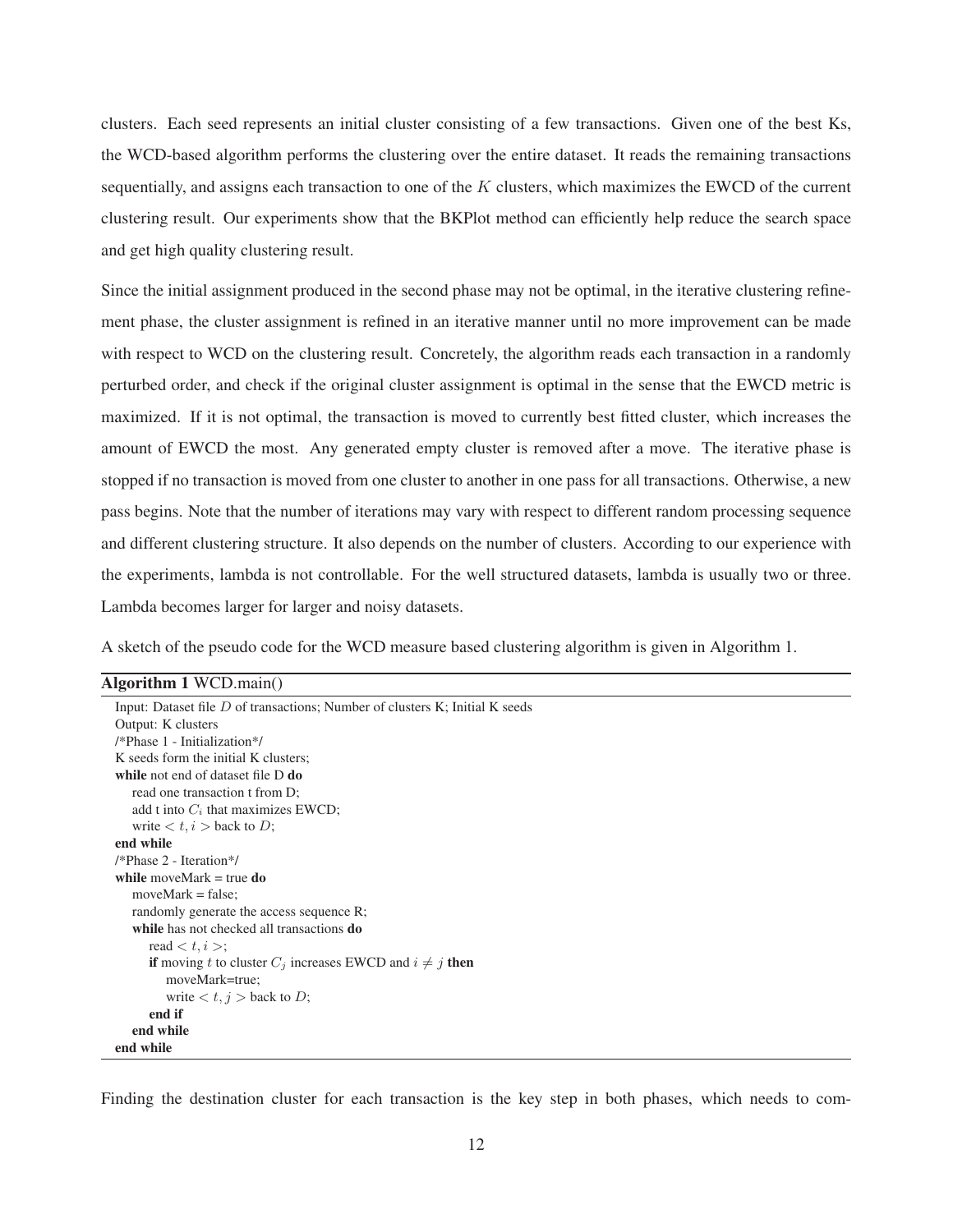pute/update EWCD for each possible assignment. To avoid unnecessary access and computation, the WCD clustering algorithm keeps the summary information of each cluster in main memory and updates it after each assignment. The summary information of cluster  $C_k$  includes the number of transactions  $N_k$ , the number of distinct items  $M_k$ , the sum occurrences of items  $S_k$ , the sum square occurrences of items  $S_k^2 = \sum_{j=1}^{M_k}$  $\sum_{j=1}^{n}$  occur $(I_{kj})^2$ , the distinct items set  $I_k$  in cluster  $C_k$ , and the occurrences of each item  $occur(I_{kj})$ .

With the summary information, we are able to incrementally compute EWCD. Concretely, the two functions DeltaAdd and DeltaRemove can perform the incremental computing by adding one transaction into a cluster or removing one transaction from it respectively. Since the two functions are similar, we only provide outline of the function DeltaAdd in Algorithm 2. Let  $t$ . I be the set of items in the transaction  $t$ .

Algorithm 2 WCD.deltaAdd $(C_k, t)$ 

```
float deltaAdd (C_k, t){
   S_k_new ← S_k + |t|;
   \Delta S_k^2 \longleftarrow 0;for (i = 0; i < |t|; i++) {
          if t.I[i] not exist in I_k then
          \Delta S_k^2 \longleftarrow \Delta S_k^2 + 1;else
          \Delta S_k^2 \leftarrow \Delta S_k^2 + (occur(I_{kj}) + 1)^2 - occur(I_{kj})^2;}<br>return ((S_k^2 + \Delta S_k^2)/S_k_new) − (S_k^2/S_k);
}
```
#### 3.6 Complexity Analysis

The space consumption of WCD measure based clustering algorithm is quite small, since only the summary information of clusters is kept in memory. Let K stand for the number of clusters, and M stand for the maximum number of distinct items in a cluster. A total  $O(K \times M)$  space is necessary for the algorithm. For a typical transactional dataset with up to ten thousand distinct items, several megabytes will be sufficient for the WCD clustering algorithm.

The most time-consuming part is the update of EWCD to find the best cluster assignment which involves DeltaAdd and DeltaRemove. Since each DeltaAdd/DeltaRemove costs  $O(|t|)$ , the time complexity of the whole algorithm is  $O(\lambda \times N \times K \times |t|)$ , where  $\lambda$  is the number of iterations, N is the number of transactions in dataset, and |t| is the average length of transaction. Usually  $\lambda$ , K and |t| are much smaller than N, i.e. the running time is almost linear to the size of datasets. So the WCD measure based clustering algorithm is ideal for clustering very large transactional datasets.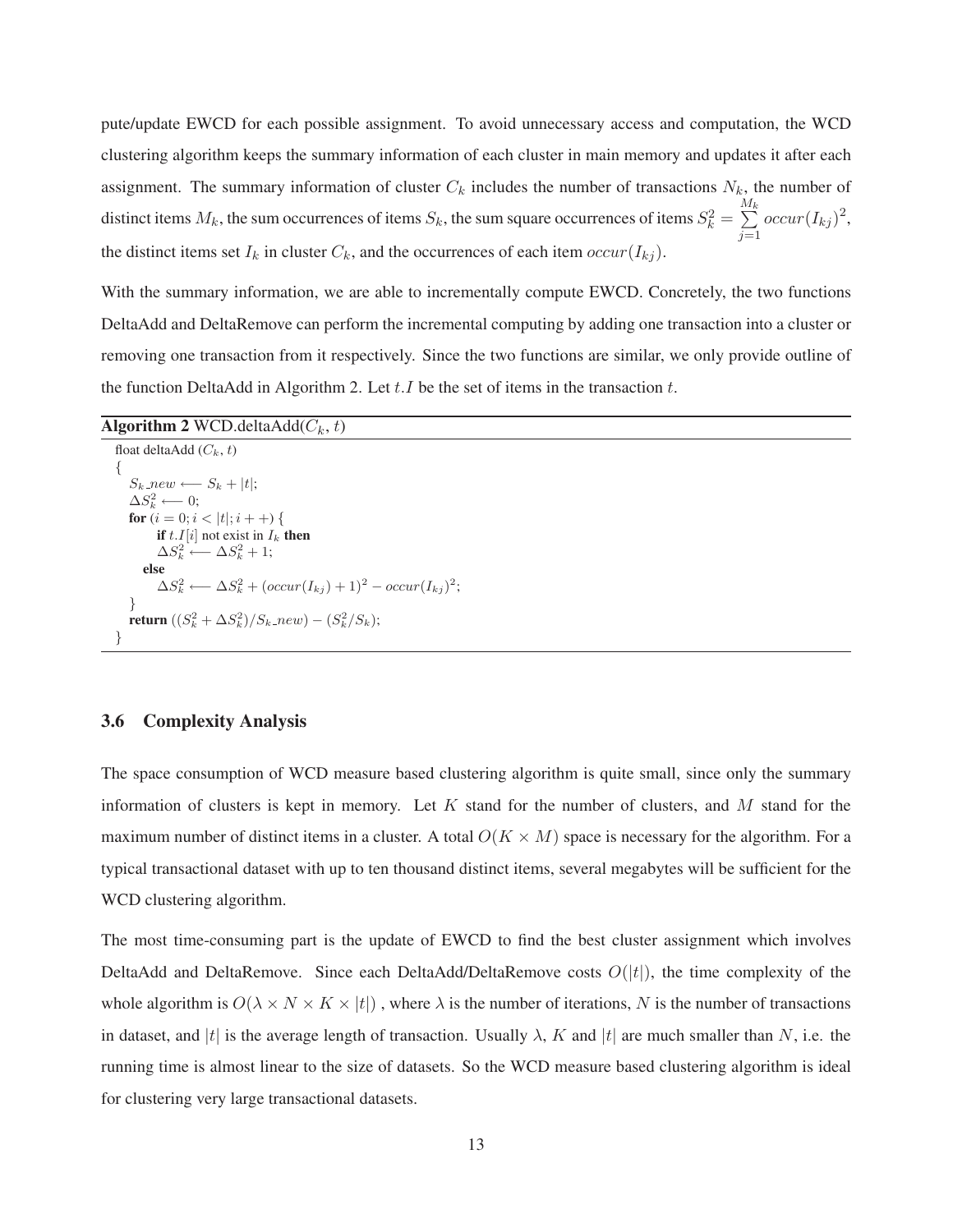# 4 Evaluating Clustering Results

Clustering is an unsupervised procedure trying to optimize certain objective function. This objective function could be domain-specific, highly complicated, and sometimes even not easy to specify. Typically, there are three scenarios. 1) In many cases, directly optimizing the objective function is often computationally intractable, and thus the clustering algorithms are all approximation algorithms. A typical example is entropy-based categorical clustering algorithms [11, 6, 22]. 2) Sometimes, it is even difficult to define an objective function, which covers multiple optimization goals. A commonly used approach to this scenario is to first generate the candidate clustering results with some generic clustering algorithms. The set of candidate results are then evaluated by a set of domain-specific measures and the optimal one is selected. 3) Most cases are between the above two. A design strategy has been made in our approach: instead of optimizing the multiple clustering criteria together, we optimize them in different stages. Concretely, we try to optimize the less costly measure in the costly clustering stage, which processes the entire large dataset, while other measures including the domain-specific measures are used later to select one clustering result from a set of candidate results.

We have shown that the criterion function *EWCD* can be directly optimized by the WCD measure based clustering algorithm. With the help of the BKPlot method, we can also determine a set of good candidates for the best number of clusters. In this section, we propose two quality measures, which are designed for the domain-specific cluster evaluation of transactional data. We use them to determine the optimal results from the candidate set.

#### *LISR*− measuring the preservation of frequent itemsets

Since one of the popular applications of transactional data clustering is to find localized association rules [2], we propose a new measure called Large Item Size Ratio (*LISR*) to evaluate the percentage of Large Items [29] preserved by clustering. The more large items are preserved, the higher possibility the frequent itemsets are preserved in the clusters. An item is a "Large Item" when its occurrences in a cluster are above the userspecified proportion of transactions. We name the user-specified proportion as the minimum support  $\tau$ , which is similar to the concept of "minimum support" in association rules mining. Let  $IN(x)$  be the indicator function, i.e., if x is true,  $IN(x)=1$ , otherwise,  $IN(x)=0$ . The *LISR* computing formula is:

$$
LISR(\tau) = \sum_{k=1}^{K} \frac{N_k}{N} \times \frac{\sum_{j=1}^{M_k} occur(I_{kj}) \times IN(occur(I_{kj}) \ge \tau \times N_k)}{S_k}
$$
(5)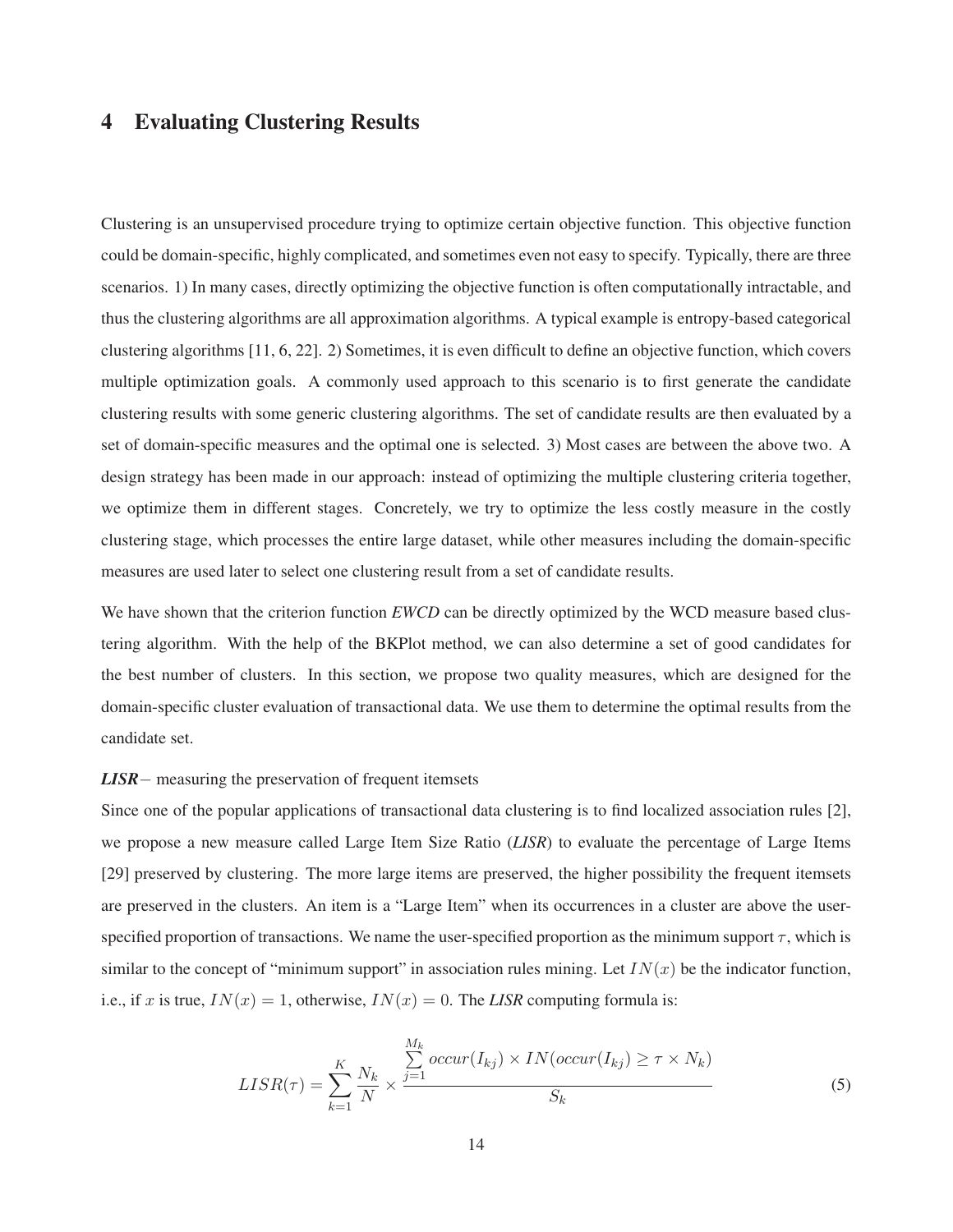, where  $S_k$  stands for the total occurrences of all items in cluster  $C_k$ . In the above formula, the number of transactions in each cluster is taken into account in order to reduce the influence of noisy tiny clusters to the whole clustering result. A large *LISR* means high concurrences of items and implies the high possibility of finding more Frequent Itemsets [3] at the user-specified minimum support. In practice, users can provide different minimum supports they are interested for finding association rules, and then compare the *LISRs* of different clustering results to decide which clustering result is the most interesting one.

#### *AMI*− measuring inter-dissimilarity of clusters

As we have shown previously, WCD measure evaluates the homogeneity of the cluster and tries to preserve more frequent itemsets, while CD only evaluates the homogeneity. Below we define a heuristic Clustering structural difference based on the CD measure, which is shown effective in describing the overall inter-cluster dissimilarity in experiments.

Given a pair of clusters  $C_i$  and  $C_j$ , the inter-cluster dissimilarity between the  $C_i$  and  $C_j$  is:

$$
d(C_i, C_j) = \frac{N_i}{N_i + N_j} CD(C_i) + \frac{N_j}{N_i + N_j} CD(C_j) - CD(C_i \bigcup C_j).
$$
 (6)

The above Equation tries to compute the percentage of increased unfilled-cells in the new 2D mapping grid graph after merging two clusters.

Simplifying the above formula, we get  $d(C_i, C_j) = \frac{1}{N_i + N_j} (S_i(\frac{1}{M_i} - \frac{1}{M_{ij}}) + S_j(\frac{1}{M_j} - \frac{1}{M_{ij}}))$ , where  $M_{ij}$  is the number of distinct items after merging two clusters and thus  $M_{ij} \ge \max\{M_i, M_j\}$ . Because of  $\frac{1}{M_{ij}} \le \frac{1}{M_i}$ and  $\frac{1}{M_{ij}} \leq \frac{1}{M_j}$ ,  $d(C_i, C_j)$  is a real number between 0 and 1. Here,  $S_i(\frac{1}{M_i} - \frac{1}{M_{ij}})$  describes the structural change caused by the cluster C*i*. Not surprisingly, when two clusters have the same set of items, that is  $M_i = M_j = M_{ij}$ ,  $d(C_i, C_j)$  is zero. For two very different clusters having little overlapping between the sets of items, merging them will result in a large  $d(C_i, C_j)$ . Therefore, we say the above measure evaluates the structural difference between clusters. Two examples are given to illustrate the above situations in Figure 6 and Figure 7.

We propose the *Average pair-clusters Merging Index (AMI)* to evaluate the overall inter-dissimilarity of a clustering result having K clusters.

$$
AMI = \frac{1}{K} \sum_{i=1}^{K} D_i,
$$
  

$$
D_i = Min\{d(C_i, C_j), i, j = 1, ..., K, i \neq j\}.
$$
 (7)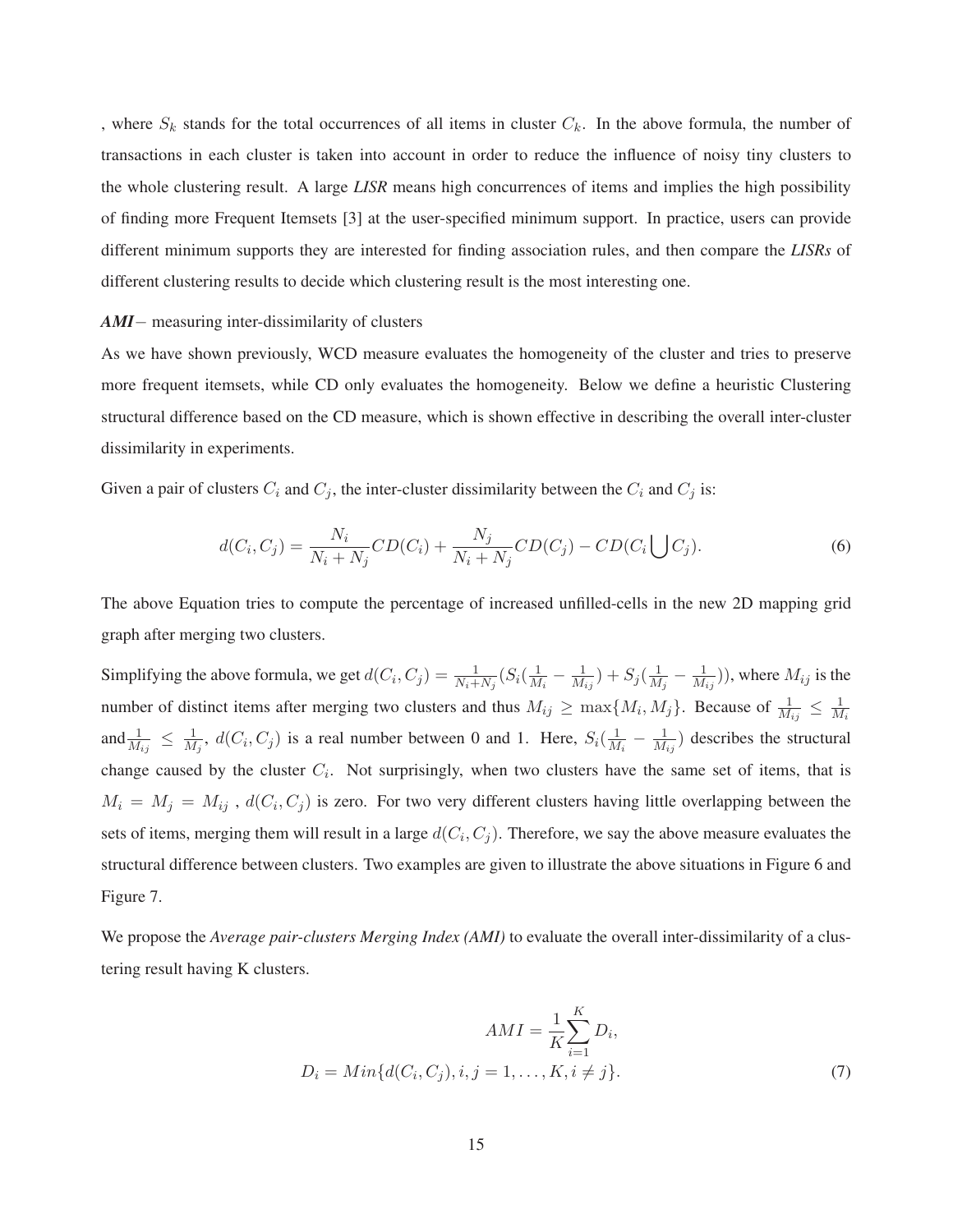

Figure 6: two clusters with zero dissimilarity

Figure 7: two clusters with positive dissimilarity

AMI is the average dissimilarity between all clusters. The larger the AMI is, the better the clustering quality.

Some traditional clustering methods try to optimize the clustering validity measure by combining intra-cluster similarity and inter-cluster dissimilarity [21, 18, 29]. However, this is extremely difficult in practice since we need some domain-specific weighting parameters to combine the intra-cluster similarity and the inter-cluster dissimilarity, and the setting of such parameters may differ from dataset to dataset. Thus, in our prototype implementation of the SCALE framework, we choose to optimize them separately: we optimize the intracluster EWCD measure with the WCD measure based clustering algorithm at the candidate best Ks, and use the AMI measure to select the best one. Our experiments show that AMI is an effective measure for indicating the globally distinctive clustering structure. In addition, LISR is used as another domain-specific measure in the SCALE framework. Our experiments in Section 5 show that the WCD clustering algorithm can generate high quality results reflecting the domain-specific structure.

#### 5 Experiments

In this section we evaluate the SCALE framework using both synthetic and real datasets. The evaluation is compared with CLOPE [32], which is a clustering algorithm for transactional data without combining any other aided methods. The comparison is focused on the following three aspects to see if: 1)the SCALE clustering structure assessment step helps significantly reducing the time spent on parameter tuning; 2)the SCALE WCD clustering step is scalable to deal with large transactional data; 3)the SCALE evaluating step outputs highquality clustering results in terms of the domain-specific measures.

Before reporting the results of our experiments, we first introduce the datesets used in the experiments.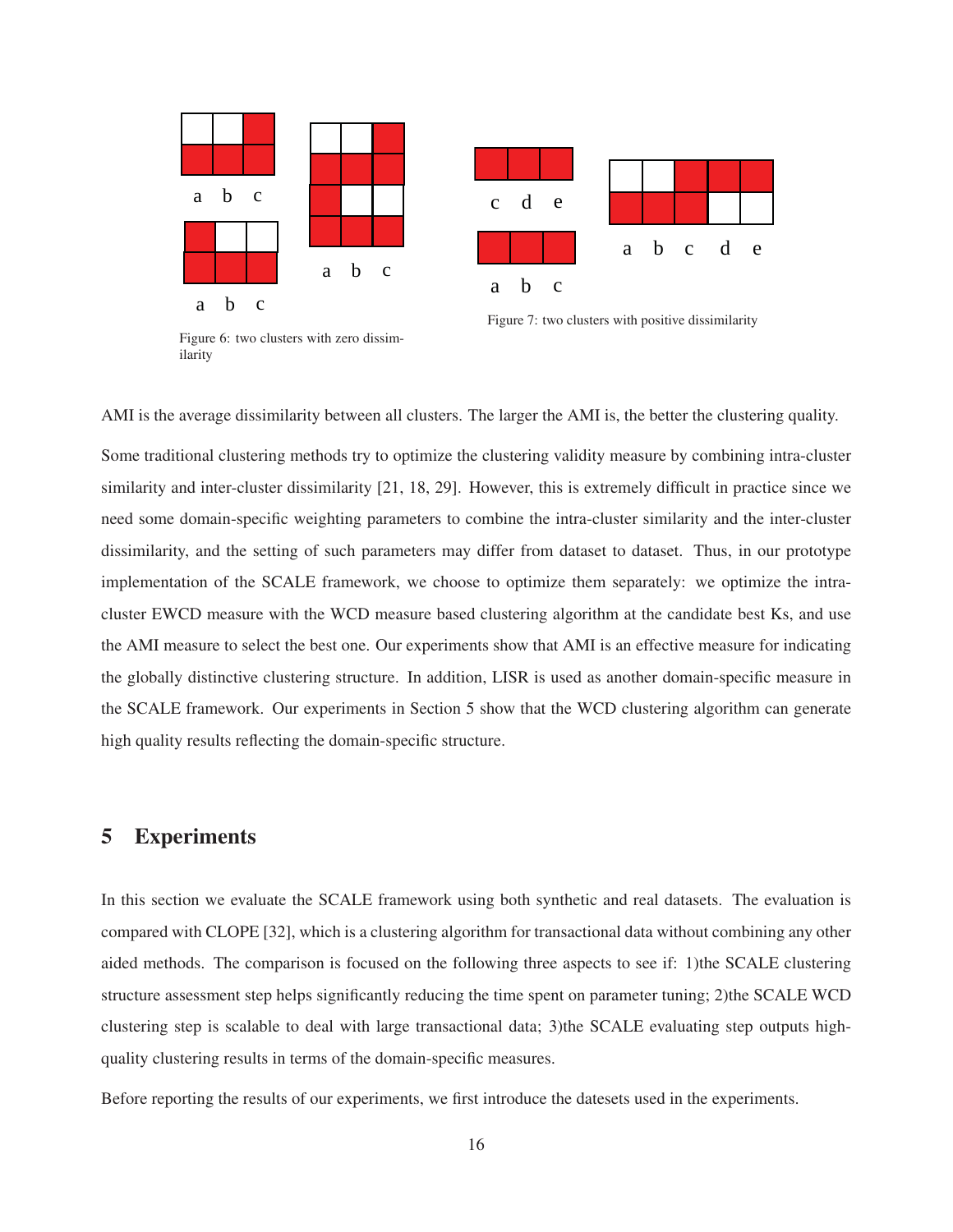#### 5.1 Datasets

Our experiments have used two synthetic datasets: *Tc30a6r1000 2L* generated by us and *TxI4Dx Series* generated by synthetic data generator used in [3]. In addition, we used three real datasets: Zoo and Mushroom from the UCI machine learning repository  $<sup>1</sup>$  and Retail [8].</sup>

*Tc30a6r1000 2L* dataset is generated with a two-layer clustering structure that is clearly verifiable, as shown in Figure 8. We use the same method documented in [11] to generate the Tc30a6r1000 2L dataset. We want to use this synthetic dataset to test how well our WCD approach can perform when the critical clustering structures of the dataset are determined correctly at the clustering structure assessment step. It has 1000 records, and 30 columns, each of which has 6 possible attribute values. The top layer has 5 clusters with 200 data points in each cluster, four of which have two overlapping sub-clusters of 100 data points, respectively. In Figure 8, blank areas represent the same attribute value 0, while non-blank areas are filled with randomly generated attribute values ranging from 0 to 5. Since it is a generic categorical dataset, the attribute values are converted to items in order to run the WCD and CLOPE algorithms.



Figure 8: Structure of two-layer synthetic data

*Zoo* Real dataset Zoo from the UCI machine learning repository is used for testing the quality of clustering results. It contains 101 data records for animals. Each data record has 18 attributes (animal name, 15 Boolean attributes, 1 numeric with set of values  $[0, 2, 4, 5, 6, 8]$  and animal type values 1 to 7) to describe the features of animals. The animal name and animal type values are ignored in our transformed file, while the animal type also serves as an indication of domain-specific clustering structure.

*Mushroom* Real dataset Mushroom from the UCI machine learning repository contains 8124 instances, which

<sup>&</sup>lt;sup>1</sup>http://www.ics.uci.edu/m̃learn/MLRepository.html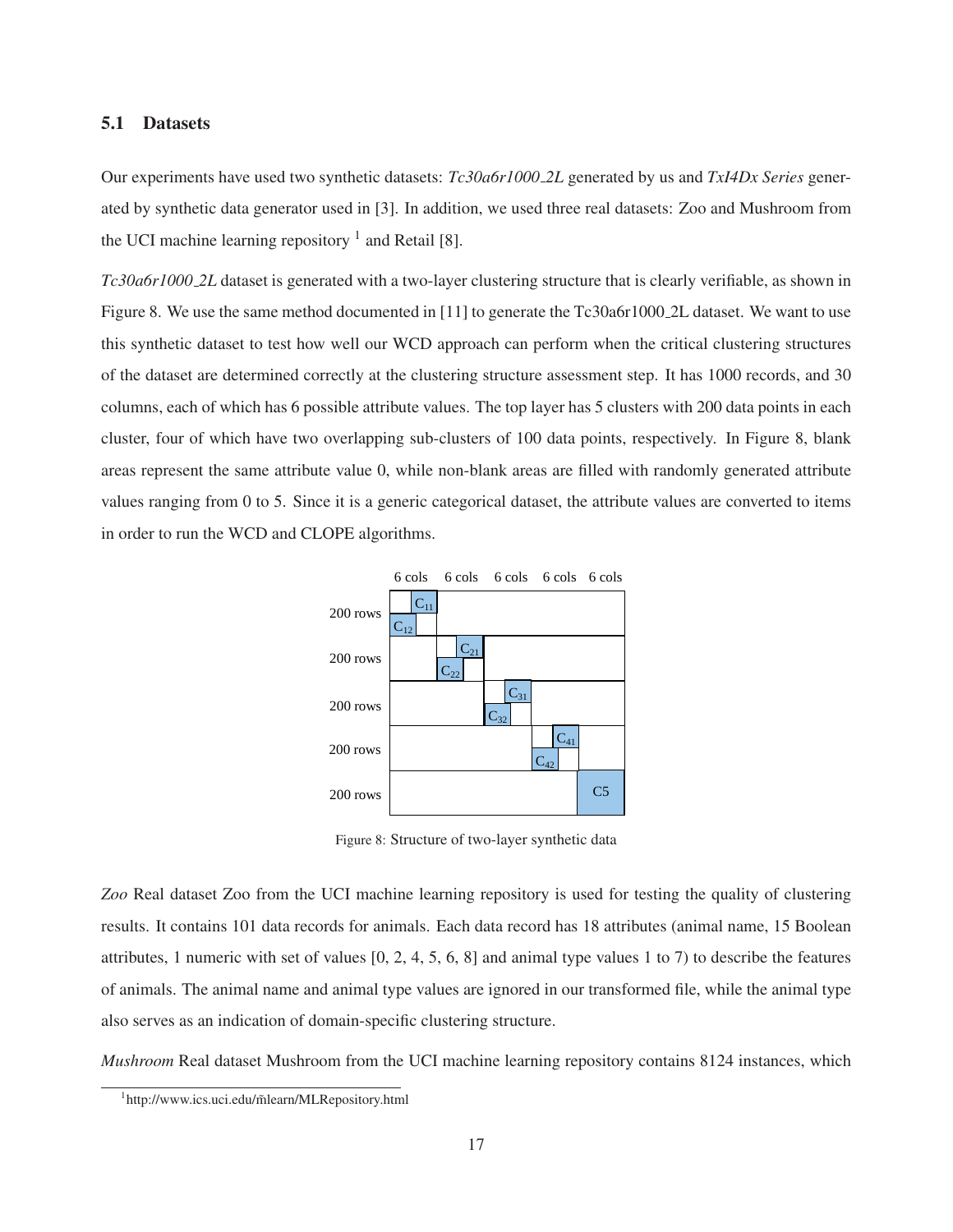is also used for quality testing. Each data record has 22 categorical attributes (e.g. cap-shape, cap-color, habitat etc.) and is labeled either "edible" or "poisonous". The dataset contains 23 species of mushroom according to the literature. Therefore, we assume the domain-specific clustering structure could possibly have about 23 clusters. We use these knowledge to assess the clustering results and the effectiveness of the domain-specific measures.

*Mushroom100k* We also sample the mushroom data with duplicates to generate the mushroom100k of 100,000 instances as a real dataset for performance comparison with CLOPE.

*TxI4Dx Series* Data generator in [3] is used to generate large synthetic transactional datasets for performance test. We first give the symbols used in order to annotate the datasets. Three primary factors are the average transaction size  $T$ , the average size of the maximal potentially large itemsets  $I$  and the number of transactions D. For a dataset having  $T = 10$ ,  $I = 4$  and  $100K$  transactions is denoted as  $T10I4D100K$ . The number of items and the number of maximal potentially large itemsets are always set to 1000 and 2000. We generate 5 groups of datasets from  $T10I4D100K$  to  $T10I4D500K$  by varying the number of transactions and each group has 10 randomly generated datasets at same parameters. We also generate 4 groups of datasets from  $T5I4D100K$  to  $T50I4D500K$  by setting the average length of transactions as 5, 10, 25 and 50. Also each group has 10 randomly generated datasets at same parameters.

*Retail* Retail [8] contains 88162 transactions and 16470 items, which is approximately 5 months receipts being collected. The average number of distinct items purchased per receipt is 13 and most customers buy between 7 and 11 items per shopping visit. It is used for performance evaluation of our approach on a real large transactional dataset with large quantity of items.

#### 5.2 SCALE Clustering Structure Assessment

As mentioned before, all existing clustering algorithms require users to manually tune at least one or two parameters of the clustering algorithms in order to determine the number of clusters and to find the best clustering result. We call the algorithm running on each set of parameters as a trial clustering procedure and the corresponding clustering result as trial clustering result. It is not certain that how many trails we need in general to determine a close-to-optimal clustering result with a specific clustering algorithm. However, the number of trials can be definitely reduced if the clustering assessment can provide reliable information for reducing the search space over the parameter space. The SCALE framework takes this into consideration and uses our previously developed method BKPlot to significantly reduce the search space over the number of optimal clusters.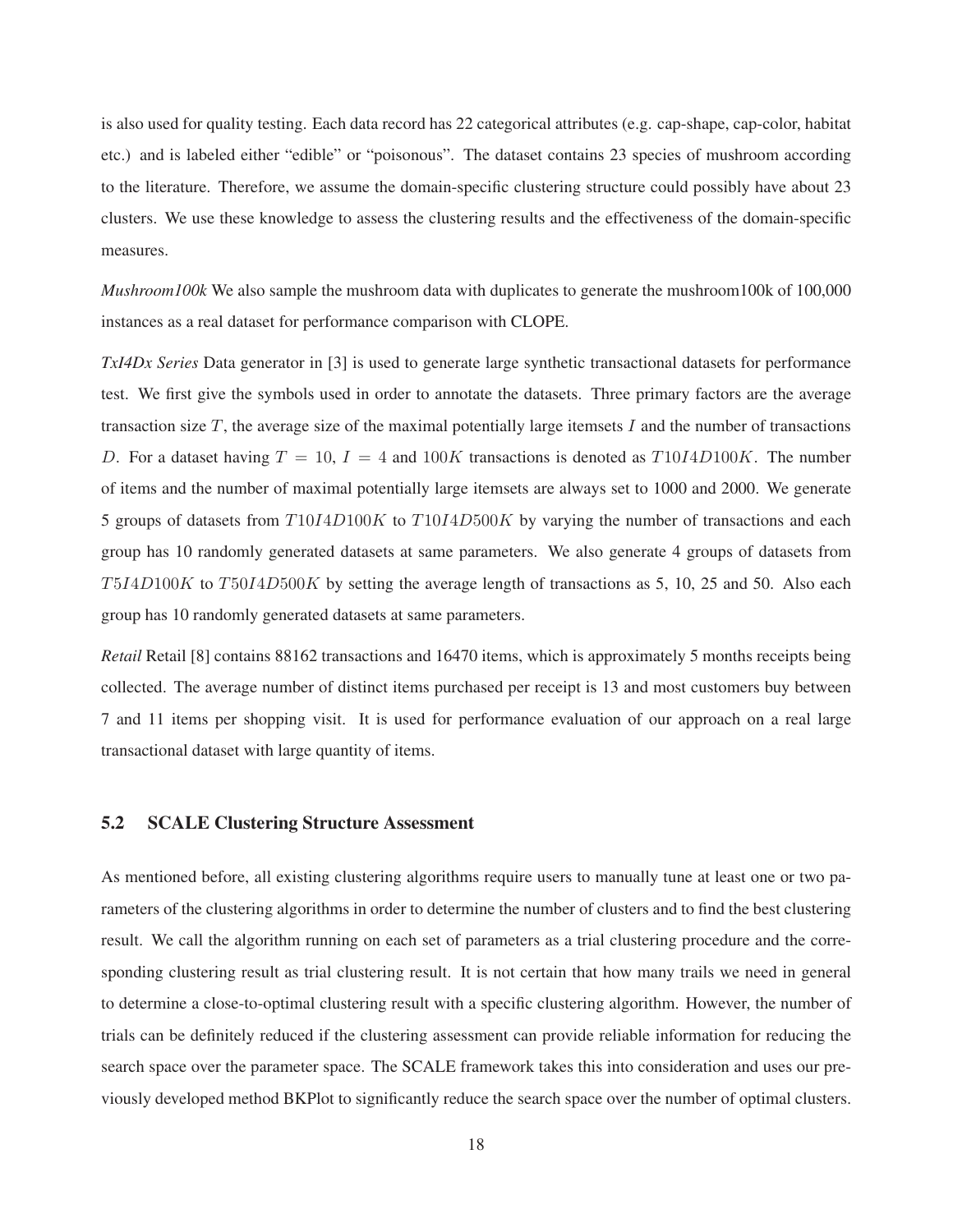Let's take *Tc30a6r1000 2L*, *Zoo* and *mushroom* for example. After running ACE & BkPlots [11] on these datasets, the candidate Ks generated at the clustering structure assessment step are  $\{3, 5, 9\}$  for Tc30a6r1000 2L,  $\{2, 4, 7\}$  for Zoo and  $\{2, 4, 6, 15, 19, 22, 29\}$  for Mushroom, which include the optimal domain-specific best Ks.

In contrast, the user of CLOPE will take much more efforts to find the optimal parameter setting. CLOPE has a repulsion parameter  $r$ , which implicitly controls the number of clusters. The  $r$  is a positive real number from zero to positive infinite. Since there is no guideline to find the appropriate setting of  $r$ , we usually start from setting r equal to a random number, such as  $r = 1.0$ , then do clustering and evaluate the clustering result to decide increasing or decreasing  $r$  in the next trial. Since there is no rule developed yet for determining the range of valid  $r$  and the possible step size, CLOPE will definitely take more trials before we are confident about the clustering result. For the dataset *Tc30a6r1000 2L*, we have to try 15 different r from 1.0 to 2.5 with step 0.1 to find the predefined cluster numbers  $k = 5$  and  $k = 9$ . Some close-to-optimal results happen at  $r = 2.0$ and  $r = 2.4$ , which have the domain-specific number of clusters. Similarly, if we start with  $r = 1$ , the close-tooptimal results happen at 2.4 for Zoo data, and 2.6 for mushroom data. Without the given hint of the number of domain-specific number of clusters, we will surely need more trials to determine the best clustering result. Therefore, the clustering assessment step in the SCALE framework can significantly improve the efficiency of the entire clustering process for transactional data.

#### 5.3 Performance Study of WCD Clustering

We did performance study of WCD clustering in both synthetic datasets and real datasets to see if WCD clustering is scalable to deal with large transactional datasets. Since WCD clustering is quite memory saving, our experiments focused on the factors of time complexity. The time complexity of WCD measure based clustering algorithm is  $O(\lambda \times N \times K \times |t|)$ . Since the number of iterations,  $\lambda$ , is not controllable, we study the other three factors: the number of transactions  $N$ , the number of clusters  $K$ , and the average length of transactions  $|t|$ . The experiment results below show that the WCD clustering is scalable to large transactional data in terms of the related factors.

Performance Evaluation on TxI4Dx Series We first did experiments on 5 groups of T10I4Dx datasets with different size from 100K to 500K and set the number of clusters  $K = 10, 50, 100$  separately. Each group has 10 randomly generated datasets with the same parameter setting and we average the running time of 10 datasets as the final running time of each group. Figure 9 and Figure 10 show that the overall cost is almost linear in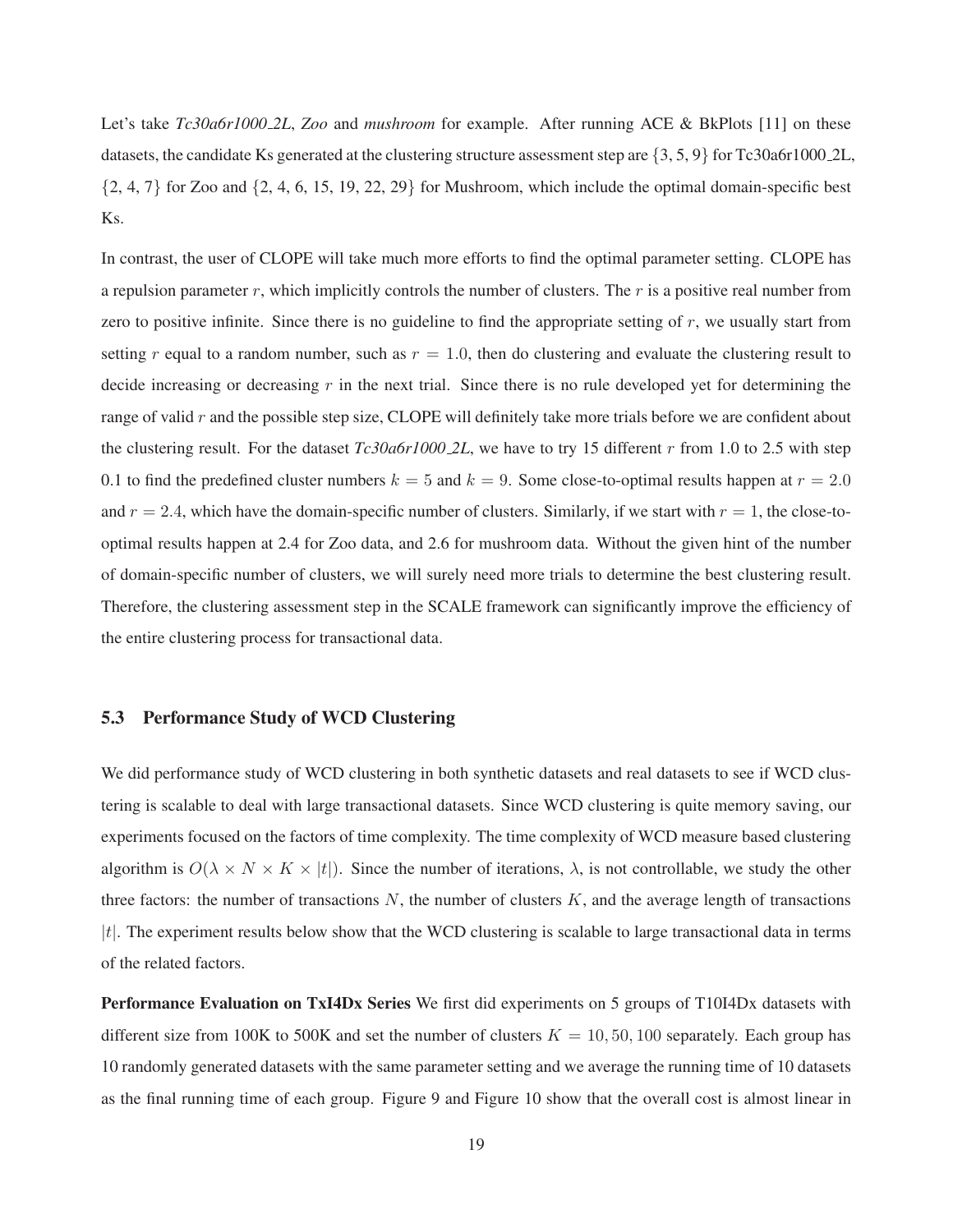terms of the size of dataset and the number K of clusters.



Figure 9: The total running time vs. the size of datasets on Figure 10: The total running time vs. the number k of clus-T10I4Dx datasets ters on T10I4Dx datasets



Figure 11: The total running time vs. the average length of transactions.

Then we did experiments on another 4 groups of TxI4D100K datasets with different average length of transactions and different number of clusters. Figure 11 shows for small number of clusters ( $K \le 50$ ), the average length of transactions is approximately linear to the running time, while for large K, such as  $K = 100$ , it becomes nonlinear. Since we are more interested in the clustering structure with small number of clusters  $(K \le 50)$ , the WCD measure based clustering algorithm is also scalable to the average length of transactions.

Performance Evaluation on Mushroom100k We compare the CLOPE and WCD on the running time of algorithms by varying the number of clusters and by varying the size of dataset.

First, we run CLOPE by varying  $r$  from 0.5 to 4.0 with step value 0.5. The running seconds and the number of clusters are reported for each r. The number of clusters is 17, 18, 27, 30, 31, 32, 41 and 64 for different r values, respectively. Correspondingly, we run WCD on these numbers of clusters and get WCD running seconds. The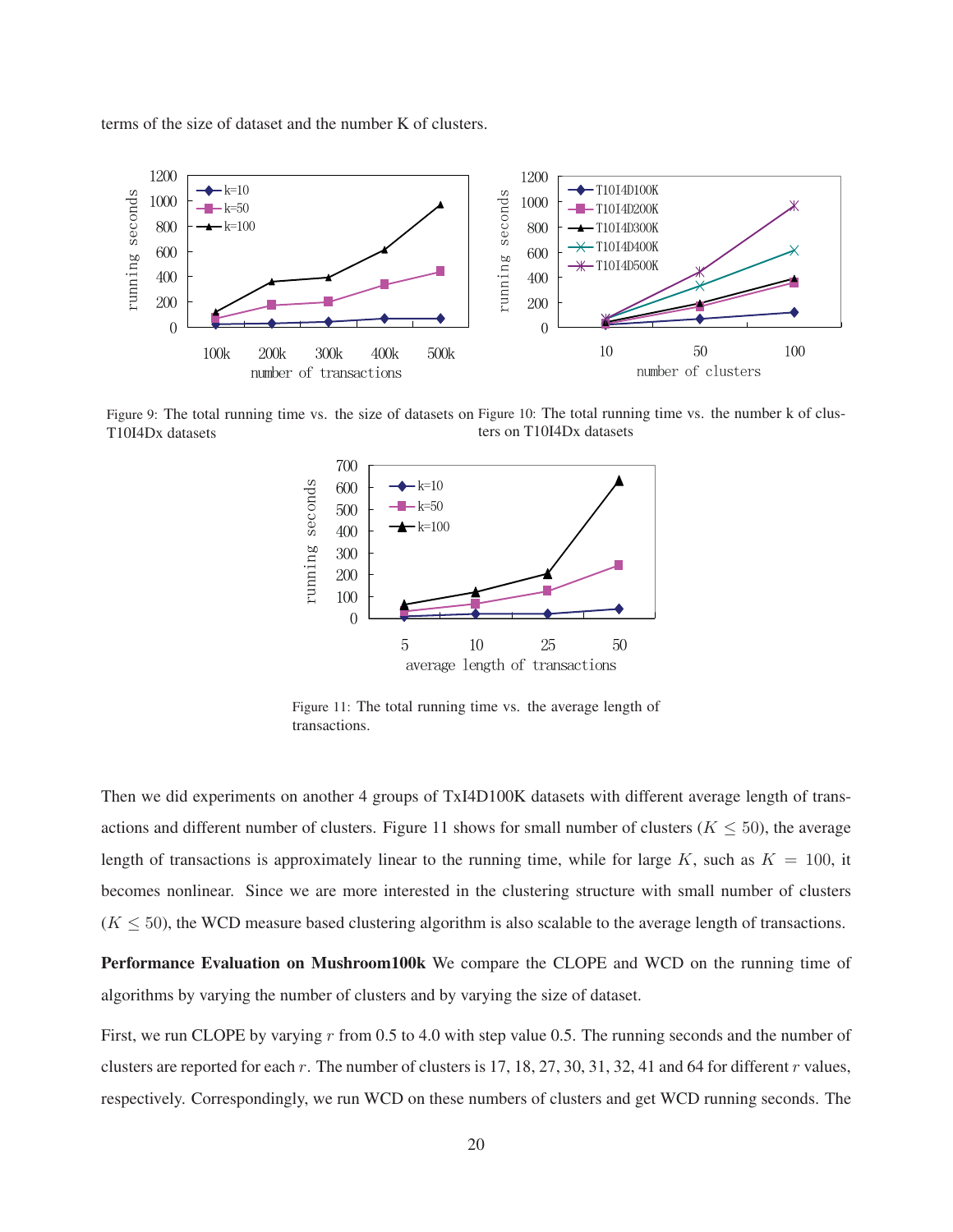comparison in Figure 12 shows that the cost of WCD is much less than that of CLOPE with respect to the number of clusters produced.

Second, we run CLOPE on 10%, 50% and 100% size of Mushroom100k with  $r = 2.0$  and get the number K of clusters are 22, 23, and 30, respectively. Then we run WCD using the same numbers of clusters on the same set of datasets. The results in Figure 13 show that WCD is also much faster than CLOPE with respect to the size of the dataset.



Figure 12: The total running time of CLOPE and WCD on Figure 13: The total running time of CLOPE and WCD on Mushroom100k with varying K Mushroom100k with varying size

Performance Evaluation on Retail Finally, we did experiments on Retail dataset by varying the number of



Figure 14: The average per-iteration time on Retail

Figure 15: The total running time on Retail

clusters k from 2 to 100. The relationships between k and running time are shown in Figure 14 and Figure 15, which confirms the previous observations. Since the source code of CLOPE provided by authors cannot deal with variable length data, we couldn't compare our approach with CLOPE on Retail.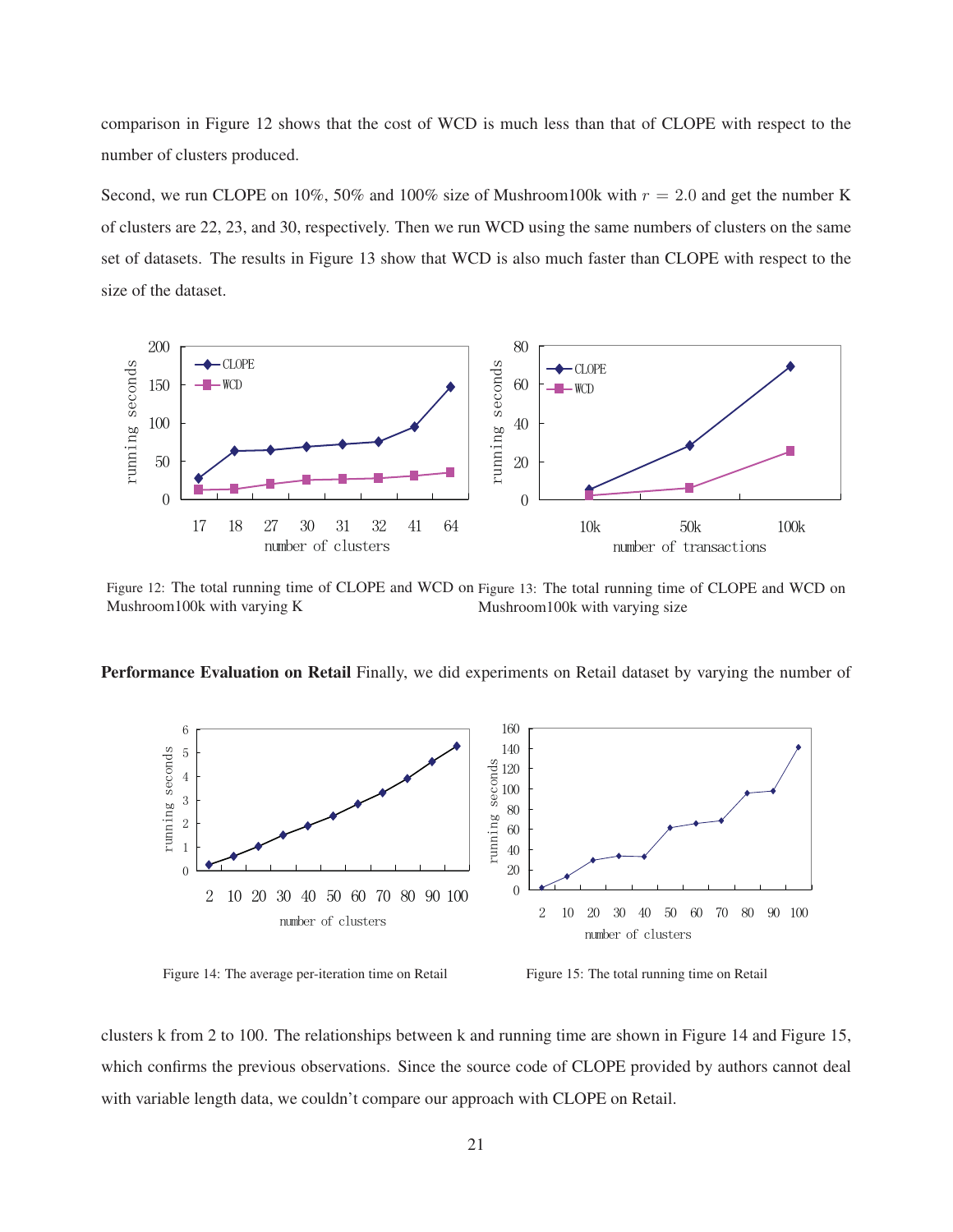#### 5.4 Quality of Clustering Results

In this group of experiments, we first use three measures: *LISR*, *AMI* and the Expected Entropy [6] to evaluate the quality of clustering results generated by SCALE and CLOPE. The result shows that the clustering quality of SCALE is higher than that of CLOPE in terms of the three measures. Apriori [4] is used to collect the number of frequent items preserved in the clustering results. We show that SCALE can preserve more frequent items in general.

We compare the LISR values in Figure 16 at various minimum support values from 0.6 to 1.0 in detail. (The larger the LISR value is, the better the result is in terms of preserving large items). LISR curves show that SCALE can preserve more large items than CLOPE especially on higher minimum support.

It is interesting to note that *AMI* index is consistent with the best Ks suggested by using BKPlot on some datasets. Figure 17 and 18 plot the *AMI* curves with varying K for datasets Tc30a6r100<sub>-2L</sub> and Zoo respectively. The global peak values (K=5 for Tc30a6r1000\_2L and K=7 for Zoo), which indicate the clustering result with the highest inter-dissimilarity, are among the candidate Ks suggested by BKPlot. The best Ks are also identical to the predefined number of classes.

We summarize the best results of the two approaches in terms of LISR, AMI, and the classical Expected Entropy (EE) measure [6], in Table 1. For clear presentation, we briefly describe the definition of Expected Entropy. For a clustering result  $C^K = \{C_1, C_2, \ldots, C_K\}$  of transaction database D, suppose  $N_i$  is the number of transaction of cluster  $C_i$ ,  $M_i$  is the number of distinct item of cluster  $C_i$ ,  $I_{ij}$  is the jth item in cluster  $C_i$  and  $p(I_{ij})$  is the probability of item  $I_{ij}$ , the Expected Entropy of clustering result  $C^K$  is:

$$
EE(C^{K}) = \sum_{i=1}^{K} \frac{N_i}{|D|} \times Entropy(C_i) = \sum_{i=1}^{K} \frac{N_i}{|D|} \times \sum_{j=1}^{M_i} (-p(I_{ij}) \log(p(I_{ij}))).
$$
\n(8)

Table 1 shows that the SCALE clustering results have smaller Expected Entropies than that of CLOPE, which means the SCALE clustering results have higher intra-cluster similarities.

| DataSets                   | approach     | $LISTR(\tau=0.9)$ | AMI      | <b>Expected Entropy</b> |
|----------------------------|--------------|-------------------|----------|-------------------------|
| Tc30a6r1000 <sub>-2L</sub> | <b>SCALE</b> | 0.866867          | 0.161347 | 5.319538                |
|                            | <b>CLOPE</b> | 0.703273          | 0.094431 | 5.472092                |
| Zoo                        | <b>SCALE</b> | 0.704827          | 0.120252 | 4.281075                |
|                            | <b>CLOPE</b> | 0.53651           | 0.060841 | 4.399752                |
| mushroom                   | <b>SCALE</b> | 0.680278          | 0.120967 | 4.872727                |
|                            | <b>CLOPE</b> | 0.644397          | 0.105191 | 4.876047                |

Table 1: LISR, AMI and Expected Entropy of SCALE and CLOPE clustering results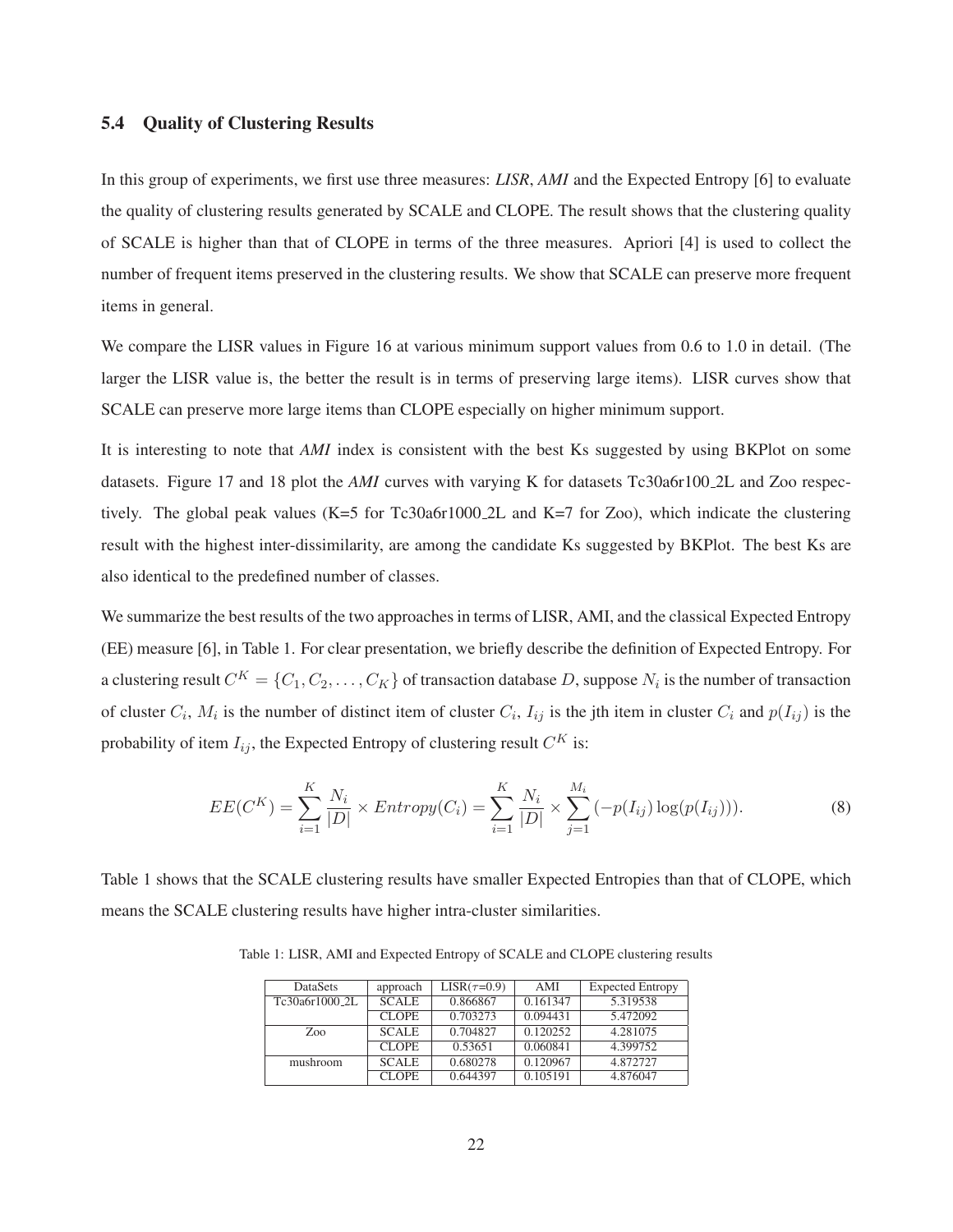

Figure 16: LISR graph

Since the *LISR* measures the preservation of frequent item sets indirectly, we use Apriori to find frequent itemsets in those clustering results and to see if the clustering results of SCALE have more frequent itemsets than that of CLOPE. We run frequent itemset mining on mushroom 2-cluster clustering results generated by SCALE and CLOPE.

Apriori is run on partitioned datasets at support  $0.9\%$ . With support higher than  $1\%$  we basically get no frequent itemsets, while with support  $< 0.9\%$ , there are too many frequent itemsets generated by both algorithms. For example, 228 frequent itemsets are found in SCALE partitioned database at support 0.7%, while 175 frequent itemsets are found in CLOPE partitioned database. The actual frequencies of many newly-found frequent itemsets at support 0.7% are very low. Figure 19 shows that much more frequent itemsets can be found in the WCD partitioned datasets than in CLOPE partitioned datasets at support  $0.9\%$ , which is consistent with the indication of *LISR* graph in Figure 16.

In summary, the experimental results above demonstrate that the LISR and AMI measures can help to find the clustering structures that are consistent with the documented structures. In general, the SCALE framework can generate better clustering results than CLOPE, with the additional advantage of no parameter tuning.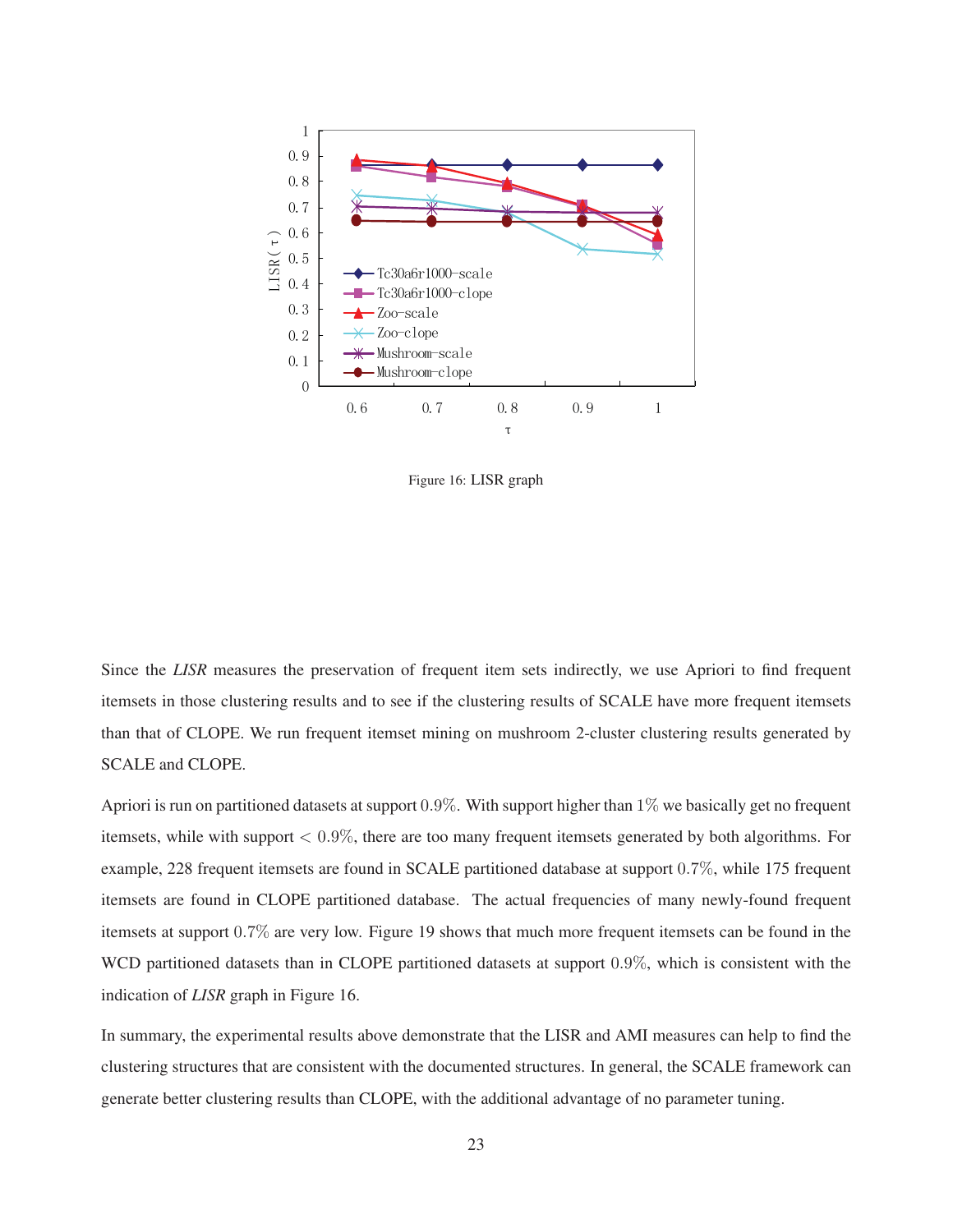

Figure 17: AMI curve for Tc30a6r1000\_2L

Figure 18: AMI curve for Zoo



Figure 19: Frequent item-sets distribution at support 0.9%

# 6 Related Work

A number of algorithms have been developed for categorical data clustering in recent years [5, 11, 6, 15, 14, 16, 20, 22]. Some algorithms have studied distance-like pair-wise similarity measures, such as K-Modes [20] and ROCK [16]. While it is commonly recognized that a pair-wise similarity (e.g., cosine measure, the Dice and Jaccard coefficient, etc.) is not intuitive for categorical data, there have been algorithms using similarity measures for a set of records. The typical set-based similarity measures are based on information theory, such as expected-entropy in Coolcat [6], MC[22] and ACE[11], mutual information based similarity in LIMBO[5] and information bottleneck in [28], and minimum description length in Cross Association [9]. These algorithms have been focused on generic clustering structure of categorical data. However, only a few algorithms are dedicated to investigating the problems of transactional data clustering [32, 29, 31].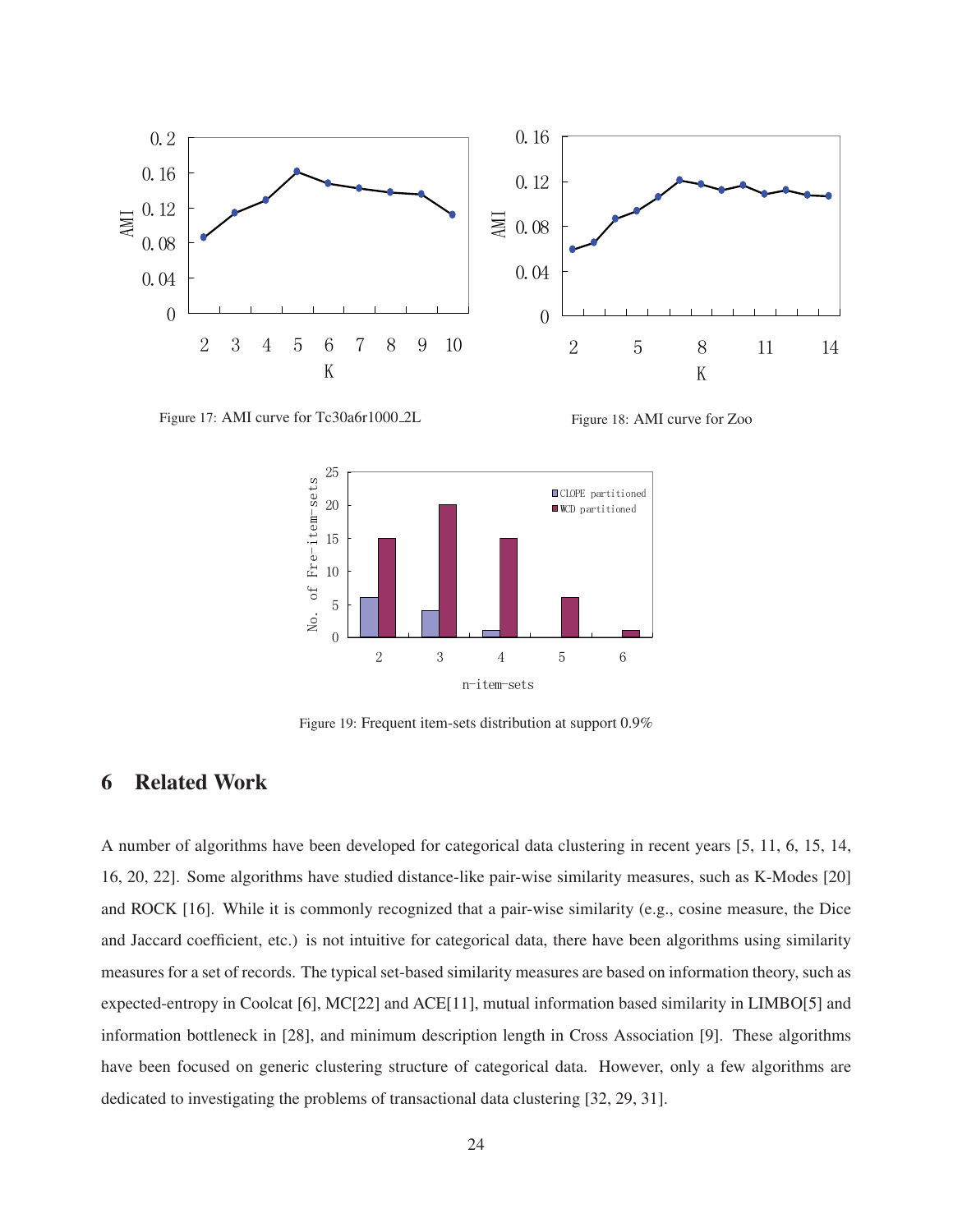Another observation is that in the existing clustering algorithms, the number of clusters is determined either explicitly or implicitly through manually tuning of other parameter(s). For example, most data clustering methods, from the earliest k-modes [20] and ROCK [16] to the latest COOLCAT [6], LIMBO[5] and MC[22], take k as an input parameter of the algorithm. For algorithms using explicit parameter  $k$ , the user needs to assume the number of clusters at the beginning, which is extremely difficult in practice. Some other clustering algorithms, such as LargeItem[29], CLOPE[32] and CCCD [31], use one or two implicit input parameters to control the number of clusters. For implicit parameters, experimental results in [32, 29, 31] demonstrate the feasibility of using certain parameter setting to find the best K for a specific dataset through brute-force enumeration of various parameter settings, which is demonstrated by labeled datasets. Unfortunately, since real datasets for clustering do not have labels, it becomes extremely difficult to tune parameters and validate the clustering result for a real dataset. Therefore, it is practically important and necessary to develop and apply generic and domain-specific quality measures in cluster evaluation.

There are also some works on using bipartite graph theory to cluster transactional data [1, 25, 13, 33, 12]. Clustering algorithms based on partitioning bipartite graph usually generate co-clustering results, where columns and rows of the dataset are partitioned at the same time. If they are applied to transactional data, items and transactions are clustered simultaneously, which unnaturally splits the clusters that overlap over a few frequent items. Furthermore, the graph-based algorithms are often memory and time consuming, and inappropriate for clustering large transactional datasets.

In recent years, clustering data stream has been received extensive studies. Data stream has the following features. First, clustering computation works under the limited memory space. Second, the data can only be accessed one pass or limited passes. Third, the arrival of data must be in order. These features become the constraints on the design of data stream clustering algorithm. Most of existing data stream clustering algorithms are extended from the traditional clustering algorithms. For example, the classical K-Means is extended to clustering binary data stream [27]. Papers [17][7] improve the K-Median algorithm for clustering numerical data stream. SCLOPE [26] extends the CLOPE algorithm for clustering categorical data streams. For clustering transactional data stream, [23] incorporates an incremental clustering algorithm into different data stream model.

Finally, we would like to note that our initial results on the weighted coverage density clustering with small or medium datasets was reported in [30]. There have been several improvements since our earlier work. First, we have developed domain specific evaluation metrics to capture domain specific semantics in transactional clustering analysis. Second, we develop and implement the SCALE framework as a general architecture for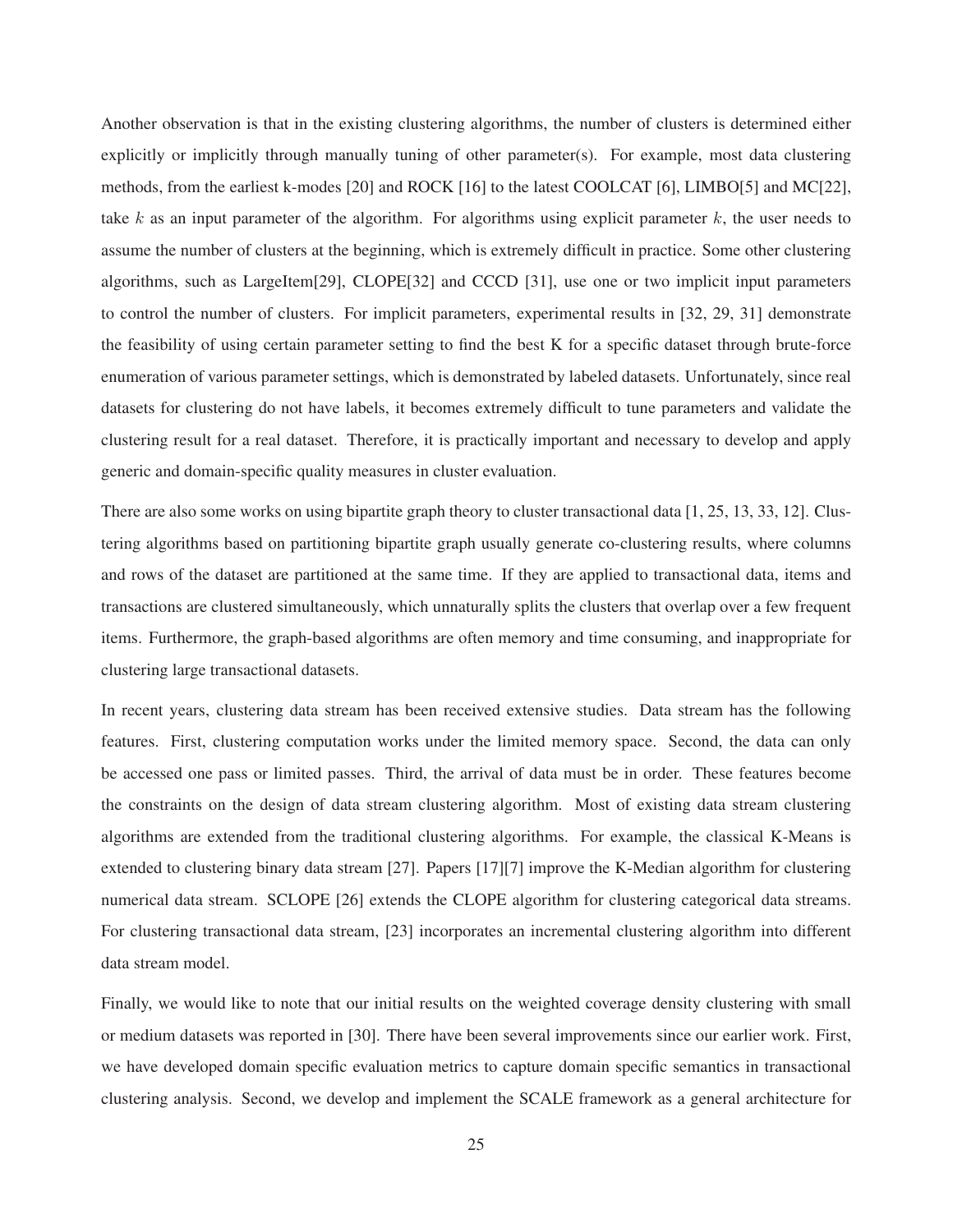efficient clustering of transactional data of all sizes. Third, we have evaluated the SCALE framework and the WCD measure based clustering algorithm with the two new metrics with SCALE and demonstrate the effectiveness of our approach.

### 7 Conclusion

We have presented SCALE − a fully automated transactional data clustering framework, which eliminates the complicated parameter setting/tuning required by existing algorithms for clustering transactional data. Concretely, the SCALE framework is designed to perform the transactional data clustering in four consecutive steps. It uses sampling to handle large transactional dataset, and then performs clustering structure assessment step to generate the candidate "best Ks" based on sample datasets. The clustering step uses the WCD measure based clustering algorithm to perform the initial cluster assignment and the iterative clustering refinement. A small number of candidate clustering results are generated at the end of the clustering step. In the domain-specific evaluation step, the two domain-specific measures (AMI and LISR) are applied to evaluate the clustering quality of the candidate results produced and select the best one. Two unique features of SCALE are the WCD clustering algorithm − a fast, memory-saving and scalable method for clustering transactional data, and two transactional data specific cluster evaluation measures: LISR and AMI. We have reported our experimental evaluation results with both synthetic and real datasets. We show that compared to existing transactional data clustering methods, clustering under the SCALE framework can generate high quality clustering results in a fully automated manner with much higher efficiency for wider collections of transactional datasets.

There are some promising directions that can be explored in the future work. First, in our analysis, we have seen that the WCD measure is indirectly related to the entropy of item frequency. It would be interesting to perform some experimental comparison between the WCD measure and the entropy measure. Second, in the SCALE framework, we use the BKPlot method that was designed for categorical data clustering in general. We think if the characteristics of transactional data are fully explored and utilized as our WCD-based clustering algorithm does, we can design a better algorithm for determining the best K for transactional data clustering. Third, transactional data often arrives in the manner of streaming data. It would also be interesting to extend our work to handle transactional data streams.

Acknowledgments The first author is partly supported by Chinese 863 High-Tech Program under Grant 2008AA01Z132. The last author thanks for the partial support from grants in NSF CISE CyberTrust program, IBM SUR grant, and IBM Faculty Award.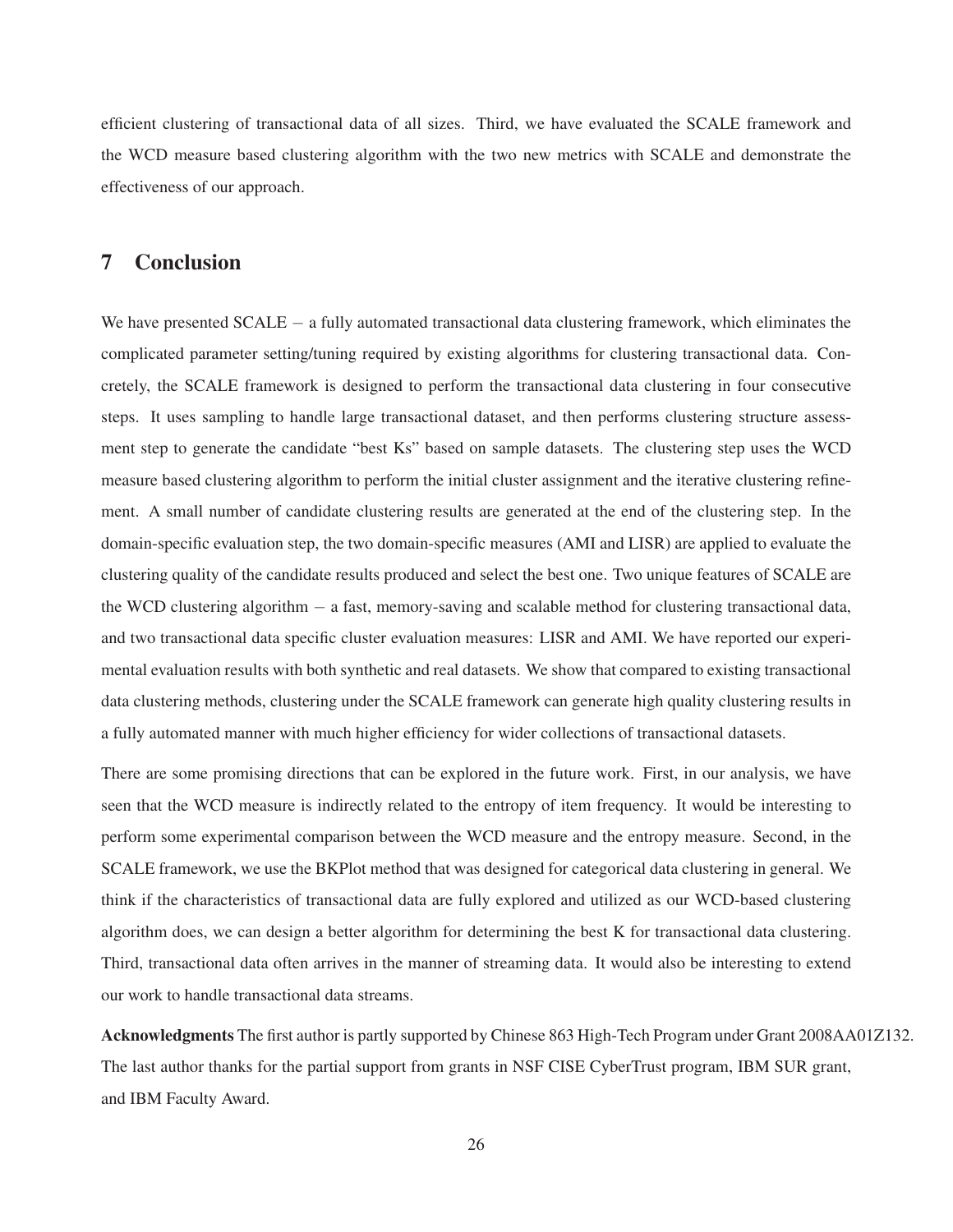# References

- [1] J. Abello, M. G. C. Resende, and S. Sudarsky. Massive quasi-clique detection. *Latin American Theoretical INformatics*, pages 598–612, 2002.
- [2] C. C. Aggarwal, C. Magdalena, and P. S. Yu. Finding localized associations in market basket data. *IEEE Trans. on Knowledge and Data Eng.*, 14(1):51–62, 2002.
- [3] R. Agrawal and R. Srikant. Fast algorithms for mining association rules. *Proc. 20th Int. Conf. Very Large Data Bases, VLDB*, pages 487–499, 1994.
- [4] R. Agrawal and R. Srikant. Fast algorithms for mining association rules. *Proc. of Very Large Databases Conference (VLDB)*, pages 487–499, 1994.
- [5] P. Andritsos, P. Tsaparas, R. J. Miller, and K. C. Sevcik. Limbo: Scalable clustering of categorical data. *Proc. of Intl. Conf. on Extending Database Technology (EDBT)*, pages 123–146, 2004.
- [6] D. Barbara, Y. Li, and J. Couto. Coolcat: an entropy-based algorithm for categorical clustering. *Proc. of ACM Conf. on Information and Knowledge Mgt. (CIKM)*, pages 582–589, 2002.
- [7] B. Babcock, M. Datar, R. Motwani and L.O'Callaghan. Maintaining variance and k-medians over data stream windows. *Proceedings of the twenty-second ACM SIGMOD-SIGACT-SIGART symposium on Principles of database systems*, pages 234–243, 2003.
- [8] T. Brijs, G. Swinnen, K. Vanhoof, and G. Wets. Using association rules for product assortment decisions: A case study. *Knowledge Discovery and Data Mining*, pages 254–260, 1999.
- [9] D. Chakrabarti, S. Papadimitriou, D. S. Modha, and C. Faloutsos. Fully automatic cross-associations. *Proc. of ACM SIGKDD Conference*, pages 79–88, 2004.
- [10] K. Chen and L. Liu. VISTA: Validating and refining clusters via visualization. *Information Visualization*, 3(4):257– 270, 2004.
- [11] K. Chen and L. Liu. The "best k" for entropy-based categorical clustering. *Proc. of Intl. Conf. on Scientific and Statistical Database Management (SSDBM)*, pages 253–262, 2005.
- [12] I. S. Dhillon. Co-clustering documents and words using bipartite spectral graph partitioning. *KDD '01: Proceedings of the seventh ACM SIGKDD international conference on Knowledge discovery and data mining*, pages 269–274, 2001.
- [13] C. H. Q. Ding, X. He, H. Zha, M. Gu, and H. D. Simon. A min-max cut algorithm for graph partitioning and data clustering. *Proceedings of ICDM 2001*, pages 107–114, 2001.
- [14] V. Ganti, J. Gehrke, and R. Ramakrishnan. Cactus: Clustering categorical data using summaries. *Proceedings of Intl. Conf. on Knowledge Discovery and Data Mining (KDD)*, pages 73–83, August 1999.
- [15] D. Gibson, J. Kleinberg, and P. Raghavan. Clustering categorical data: an approach based on dynamical systems. *Proc. of Very Large Databases Conference (VLDB)*, pages 311–322, 1998.
- [16] S. Guha, R. Rastogi, and K. Shim. Rock: A robust clustering algorithm for categorical attributes. *Proc. of IEEE Intl. Conf. on Data Eng. (ICDE)*, pages 512–521, March 1999.